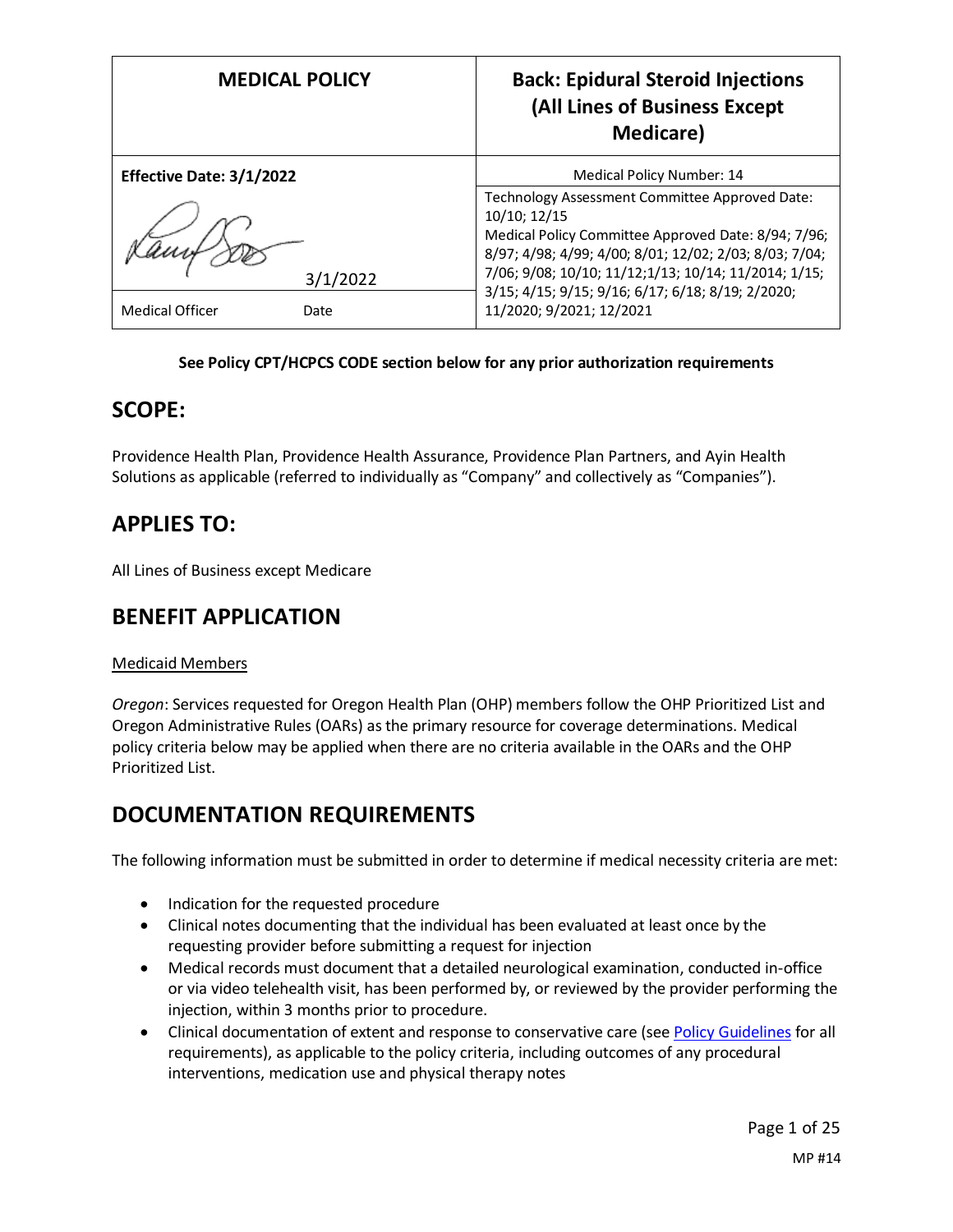- Evaluation and documentation of the extent and specifics of one or more of the functional impairments or disabilities
- Evaluation and appropriate management of associated cognitive, behavioral or addiction issues if and when present
- Copy of radiologist's report(s) for diagnostic imaging (MRIs, CTs, etc.) completed within the past 12 months or at the time of onset of symptoms
	- o Imaging must be performed and read by an independent radiologist
	- $\circ$  If discrepancies should arise in the interpretation of the imaging, the radiologist report will supersede.

# **POLICY CRITERIA**

### *Initial Injection(s)*

- I. Epidural steroid injections performed with imaging guidance (e.g., CT, fluoroscopy) may be considered **medically necessary and covered** when **all** of the following criteria (A.- G.) are met:
	- A. A detailed neurologic examination, performed in-office or via video telehealth visit, within the last 3 months documents radiculopathy (se[e Policy Guidelines\)](#page-5-0); **and**
	- B. Persistent, debilitating, radicular pain (see [Policy Guidelines\)](#page-6-0) and at least one of the following criteria are met (1.-3.):
		- 1. Documented moderate to severe interference of radicular pain with ageappropriate activities of daily living (see [Policy Guidelines\)](#page-4-0); **or**
		- 2. For thoracic/lumbar ESIs, severe disability as measured by the Oswestry Disability Index (see [Policy Guidelines\)](#page-5-1); **or**
		- 3. For cervical ESIs, moderate to severe disability as measured by the Neck Disability Index (i.e. 15 points or higher on Neck Disability Index) (se[e Policy Guidelines](#page-5-2) for complete definition); **and**
	- C. Patient meets **at least one** of the following (1.-2.) criteria:
		- 1. Advanced imaging (MRI or CT) identifying **either** of the following (1.-2.):
			- a. Foraminal or lateral recess stenosis which may be causing nerve root impingement and/or demonstrated nerve contact; **or**
			- b. Disc protrusion which may be causing nerve root impingement and/or demonstrated nerve contact; **or**
		- 2. Electrodiagnostic study showing radiculopathy (se[e Policy Guidelines\)](#page-5-0); **and**
	- D. There is corresponding dermatomal distribution of the radicular pain; **and**
	- E. Symptoms have failed to respond to 6 weeks of conservative treatment (see Policy Guidelines for all requirements and exceptions) *within* the last 6 months, including both of the following( 1.-2.):
		- 1. Physical therapy including either one the following (a.-b.)
			- a. At least 3 physical therapy visits (including active muscle conditioning) over a course of 6 weeks or less; **or**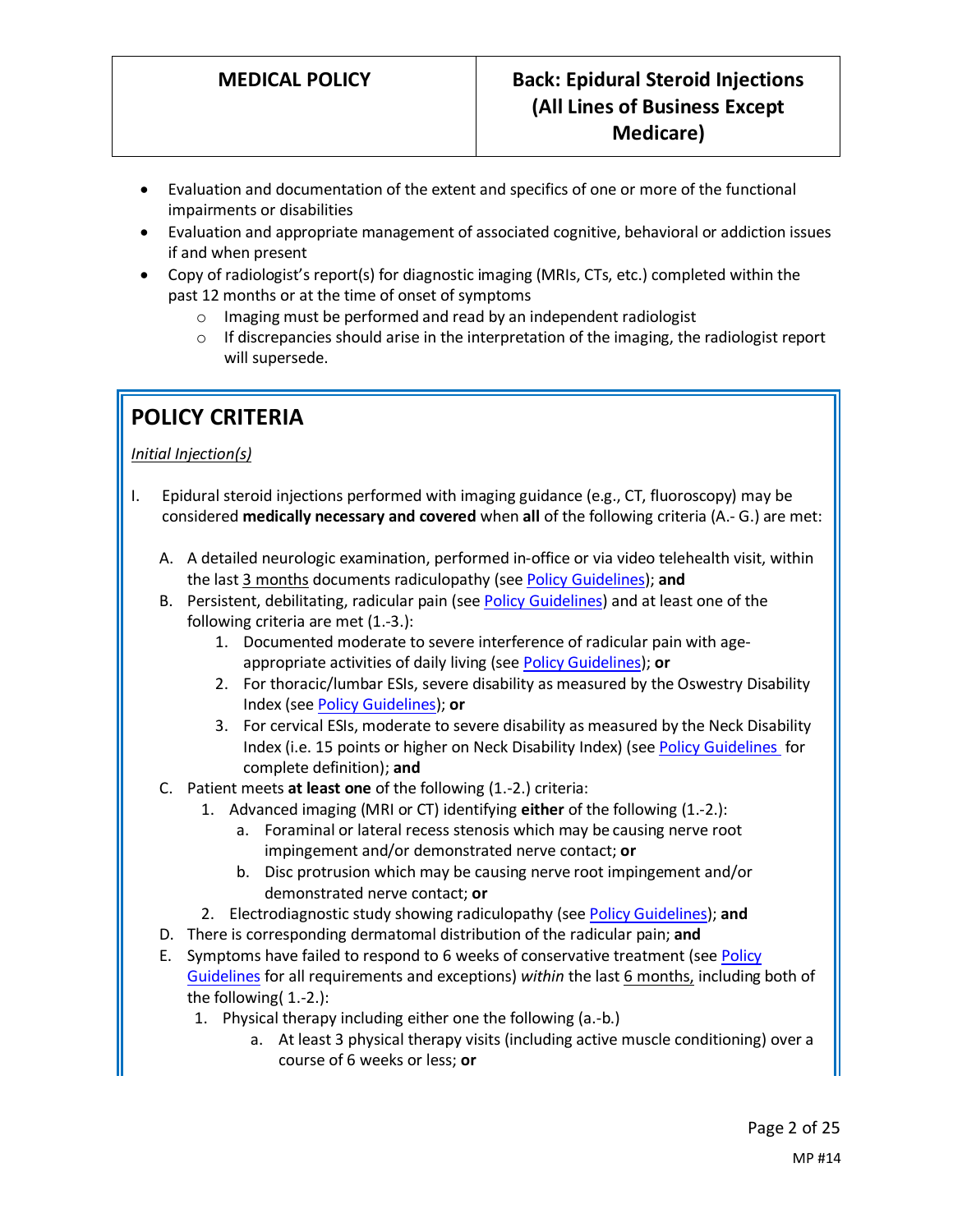- b. Physical therapist's notes, or a physician's statement in the documentation explaining why physical therapy is contraindicated (e.g. progressively worsening pain and disability); **and**
- 2. Documented medication usage (e.g. narcotic analgesics, muscle relaxants, nonsteroidal anti-inflammatory drugs) or participation in an interdisciplinary pain management program**; and**
- F. The injection is targeted to the documented impingement and/or contact point; **and**
- G. No more than the maximum number of nerve root levels per session is performed (1.-2.):
	- 1. Caudal and interlaminar: No more than 1 level per session may be performed and not in conjunction with an transforaminal injection.
	- 2. Transforaminal: No more than 2 transforaminal ESIs may be performed at a single setting (e.g. single level bilaterally or two nerve root levels unilaterally)
- II. Epidural steroid injections are considered **not medically necessary and are not covered** when criterion I. above is not met.

### *Repeat Injection(s)*

- III. Repeat epidural steroid injection(s) (see [Policy Guidelines](#page-6-1) for definition) may be considered **medically necessary and covered** when **all** of the following criteria are met (A.-C.):
	- A. Criterion I. above is met; **and**
	- B. Documentation that the initial injection(s) resulted in **all** of the following (1.-3.):
		- 1. Greater than 50% radicular pain relief for a minimum of 6 weeks as measured by a standardized rating scale (e.g. Visual Analogue Scale; se[e Policy Guidelines\)](#page-6-0); **and**
		- 2. Decreased medication use; **and**
		- 3. Improvement in the patient's activities of daily living (see e.g. [Oswestry Disability](#page-5-1)  [Index,](#page-5-1) [Neck Disability Index;](#page-5-2) see Policy Guidelines); **and**
	- C. Documentation of a formal evaluation, performed in-office or via video telehealth visit, which includes a physical exam and reasons for repeating the injection (see [Documentation Requirements\)](#page-0-0).
- IV. Repeat epidural steroid injections are considered **not medically necessary and are not covered** when criterion III. above is not met.

### *Frequency Limitations*

- V. No more than 3 sessions per spinal region (cervical, thoracic, lumbar) per 12-month period may be considered **medically necessary and covered**.
- VI. No more than 4 epidural steroid injections per 6-month period, regardless of the number of levels involved, may be considered **medically necessary and covered**.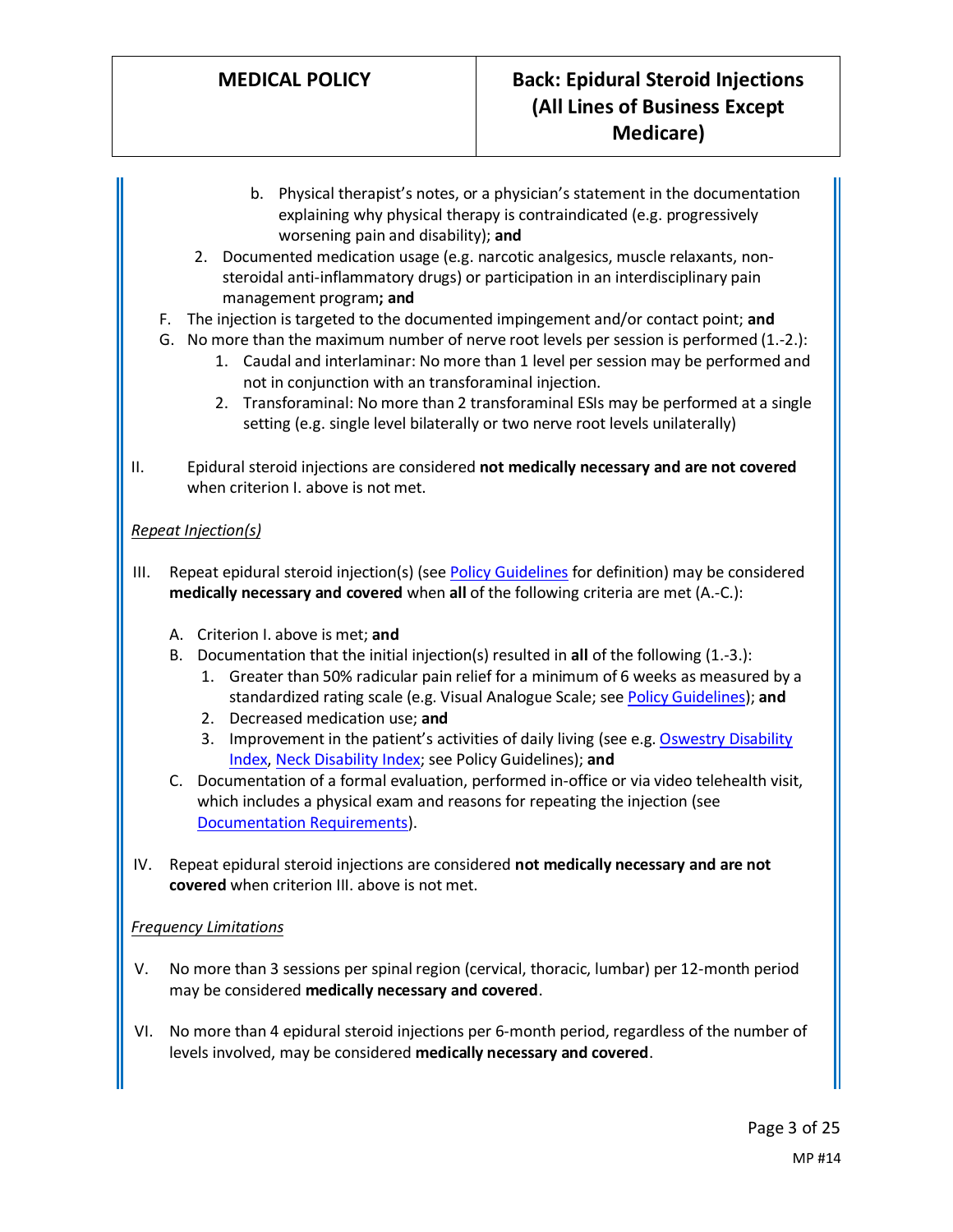VII. No more than 6 epidural steroid injections per 12-month period, regardless of the number of levels involved, may be considered **medically necessary and covered**.

#### *Other Medically Necessary Indications*

VIII. Epidural steroid injections for the treatment of post-herpetic neuralgia may be considered **medically necessary and covered** when there is documentation of recent shingles.

#### *Non-Covered Indications*

- IX. Conscious sedation, Monitored Anesthesia Care (MAC), and intraoperative neuromonitoring (IONM) is considered **not medically necessary and not covered** when performed with an epidural steroid injection.
- X. Epidural steroid injections performed without imaging guidance (62320, 62322) are considered **not medically necessary and not covered**.
- XI. Interlaminar epidural steroid injections performed above C7-T1 are considered **not medically necessary and are not covered. 1**
- XII. Epidural steroid injections with ultrasound guidance (0228T-0231T) are considered **not medically necessary and are not covered** for any indication.
- XIII. Epidural steroid injections are considered **not medically necessary and are not covered** for the following indications (A.- I.):
	- A. Back or neck pain without radiculopathy
	- B. Isolated central spinal stenosis
	- C. Chemical radiculitis caused by annular tears
	- D. Post-operative pain relief from spinal fusion and/or discectomy/laminectomy
	- E. Axial low back pain without leg dominant symptoms originating in the nerve roots
	- F. Axial or nonspecific pain without radiating pain, unless involving a nerve root that does not refer to a limb
	- G. Cancer-related pain
	- H. Infection
	- I. Compressive lesions of the spinal cord, conus medullaris or cauda equina.

Link to Policy Summary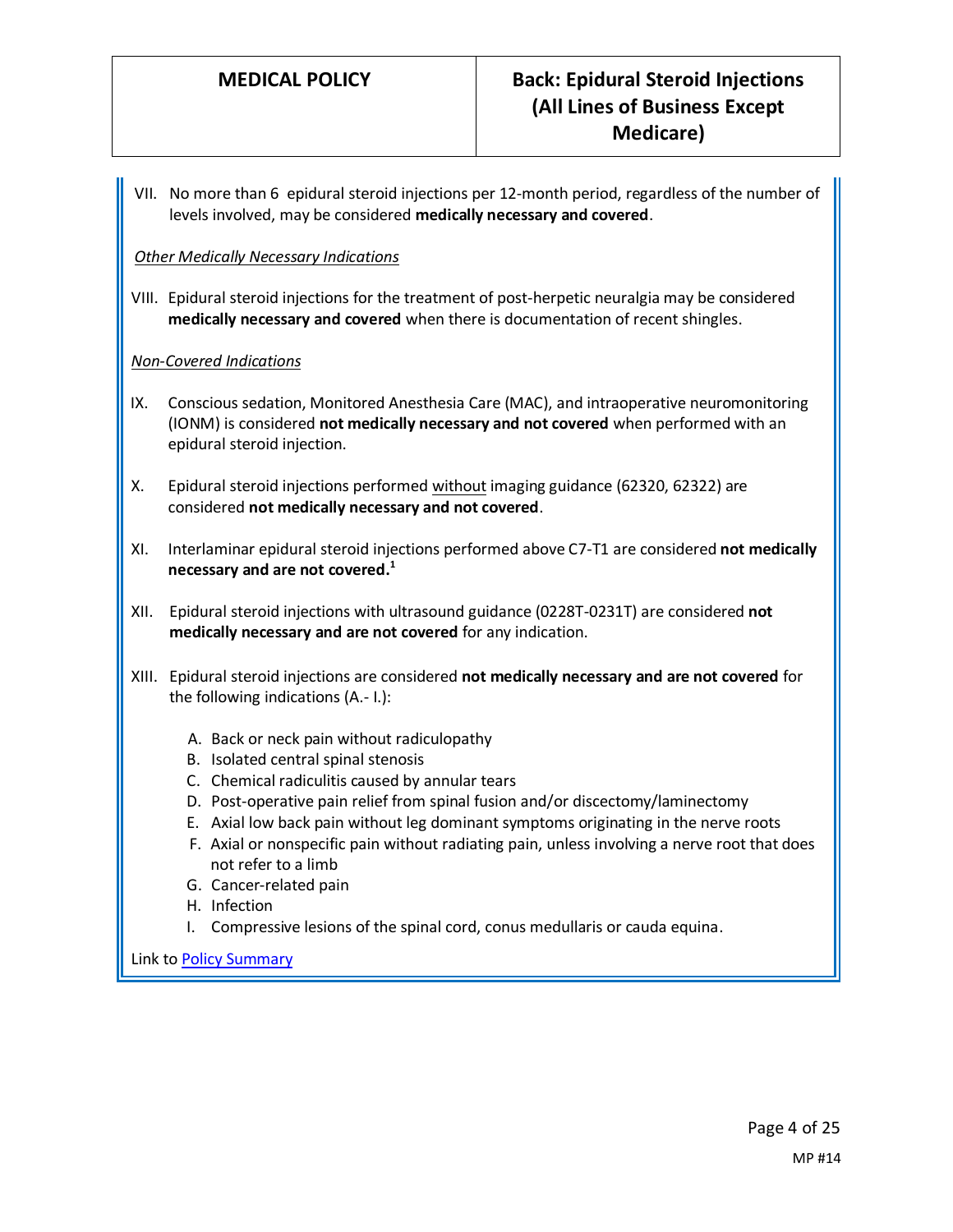## **POLICY GUIDELINES**

<span id="page-4-0"></span>*Activities of daily living:* The activities of daily living (ADLs) is a term used to describe essential skills that are required to independently care for oneself.<sup>2</sup> Examples may include, but are not limited to, the following:

- Ambulating
- Feeding
- Dressing
- Personal hygiene
- Transportation and shopping
- Meal preparation
- Housecleaning and home maintenance

#### *Conscious Sedation, Monitored Anesthesia Care (MAC), Intraoperative Monitoring*

Conscious sedation, monitored anesthesia care (MAC), and intraoperative neuromonitoring (IONM) is considered not medically necessary and not covered when performed with an epidural steroid injection Intraoperative neurophysiological testing and monitoring (CPT: 95940; HCPCS: G0453) will deny as not medically necessary when billed with epidural steroid injection codes. See the Intraoperative Monitoring (All Lines of Business Except Medicare) policy for criteria.

*Conservative treatments:* According to the North American Spine Society, the majority of acute back, neck and radicular pain will improve over 4 weeks.<sup>1</sup> Conservative care must be recent (within the last year) and include all of the following:

- Participation in a physical therapy program for the duration of conservative management, including at least 3 physical therapy visits
- Oral analgesics (including anti-inflammatory medications, if not contraindicated)
- Oral corticosteroids (if not contraindicated)
- Exceptions to waiting 4 weeks should be documented and reviewed on a case-by-case basis. Reasonable exceptions may include but are not limited to the following: $<sup>1</sup>$ </sup>
	- o At least moderate to severe pain, with functional loss at work and/or home
	- o Pain unresponsive to outpatient medical management
	- $\circ$  Inability to tolerate nonsurgical, noninjection care due to coexisting medical condition(s) (e.g. cardiac disease), or severe pain
	- $\circ$  Prior successful injection therapy for the same condition that achieved greater than 50% pain relief with documented functional improvement, reduced impairment or decrease in analgesic medication.

Additional indications for which conservative care **may be waived** include the following:

- Spinal cord compression with corresponding neurological symptoms
- Stenosis causing cauda equina syndrome
- Stenosis causing myelopathy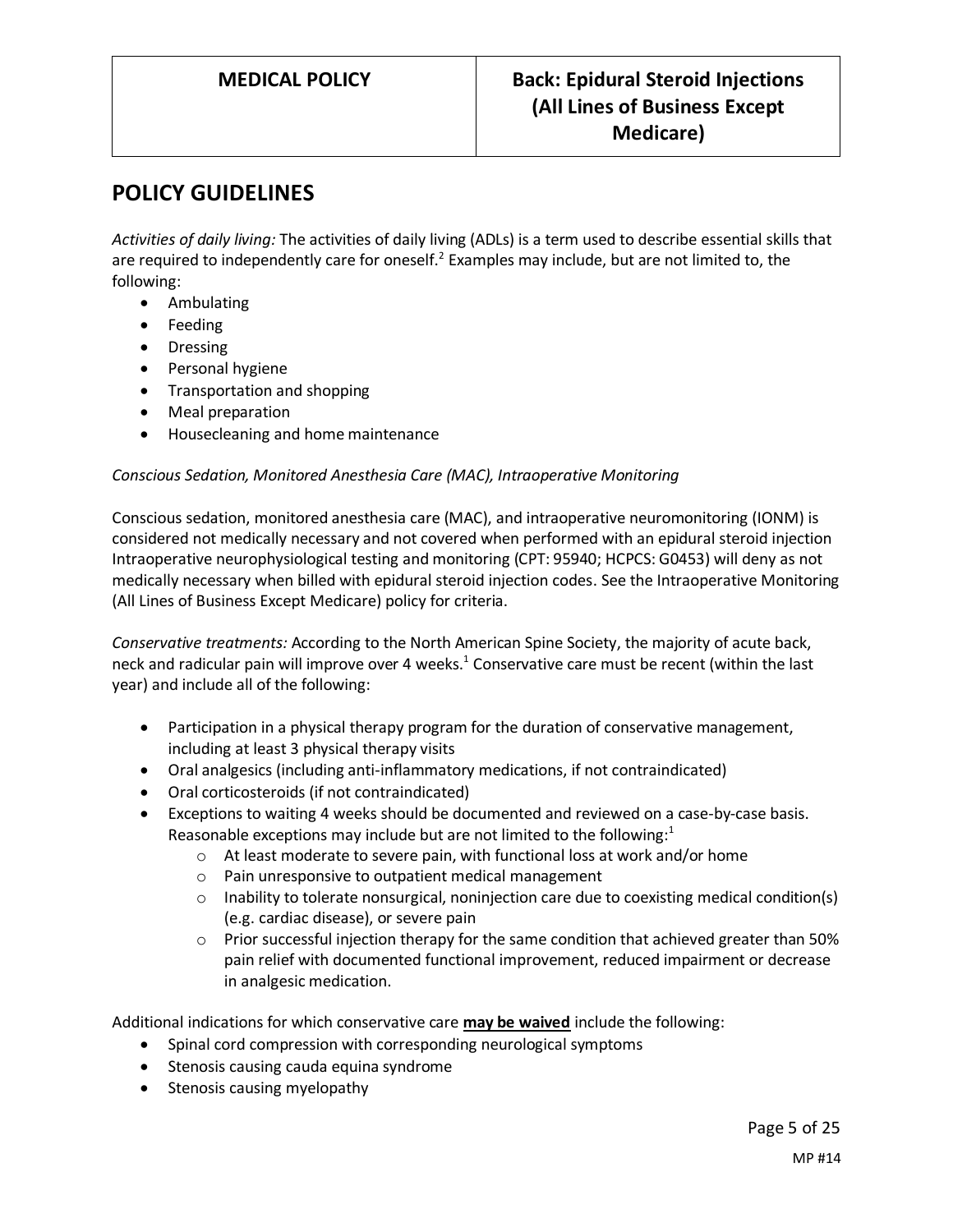- Stenosis causing severe weakness (graded 4 minus or less on Medical Research Council (MRC) Scale\*)
- Severe stenosis associated with instability (dynamic excursion of greater than 1mm translation or greater than 5 degrees angulation at interspace)
- Progressive neurological deficit on serial examinations
- Discharge note from a physical therapist documenting lack of utility of further physical therapy
- *\**

| <b>Medical Research Council (MRC) Scale</b> |                                                         |  |
|---------------------------------------------|---------------------------------------------------------|--|
| Grade                                       | Description                                             |  |
| 0                                           | No contraction                                          |  |
|                                             | Flicker or trace of contraction                         |  |
| $\overline{2}$                              | Active movement with gravity eliminated                 |  |
| 3                                           | Active movement against gravity                         |  |
| 4 minus                                     | Active movement against gravity and slight resistance   |  |
| 4                                           | Active movement against gravity and moderate resistance |  |
| 4 plus                                      | Active movement against gravity and strong resistance   |  |
| 5                                           | Normal power                                            |  |

<span id="page-5-0"></span>*Maximum number of nerve root levels that may be performed in one session:*

- **Caudal and interlaminar**: No more than 1 level per session may be performed and **not** in conjunction with an transforaminal injection.
- **Transforaminal**: No more than 2 transforaminal injections may be performed at a single setting (e.g. single level bilaterally or two nerve root levels unilaterally)

<span id="page-5-2"></span>*Neck Disability Index:* The Neck Disability Index (NDI) is a modification of the Oswestry Disability Index, and is used by clinicians and researchers to quantify neck pain.<sup>3</sup> Patients self-report scores across 10 categories, including pain intensity, personal care, lifting, reading, headaches, concentration, work, driving, sleeping and recreation. Each section is scored on a 6-point scale ranging from 0 ("no pain") to 5 ("worst imaginable pain").

- Scoring
	- $\circ$  0-4 points (0-8%) no disability,
	- $\circ$  5-14 points (10 28%) mild disability,
	- o 15-24 points (30-48% ) moderate disability,
	- o 25-34 points (50- 64%) severe disability,
	- o 35-50 points (70-100%) complete disability

<span id="page-5-1"></span>*Oswestry Disability Index:* The Oswestry Disability Index (ODI) is an index derived from the Oswestry Low Back Pain Questionnaire used by clinicians and researchers to quantify disability for low back pain.<sup>4</sup> The questionnaire contains ten topics concerning intensity of pain, lifting, ability to care for oneself, ability to walk, ability to sit, sexual function, ability to stand, social life, sleep quality, and ability to travel. Each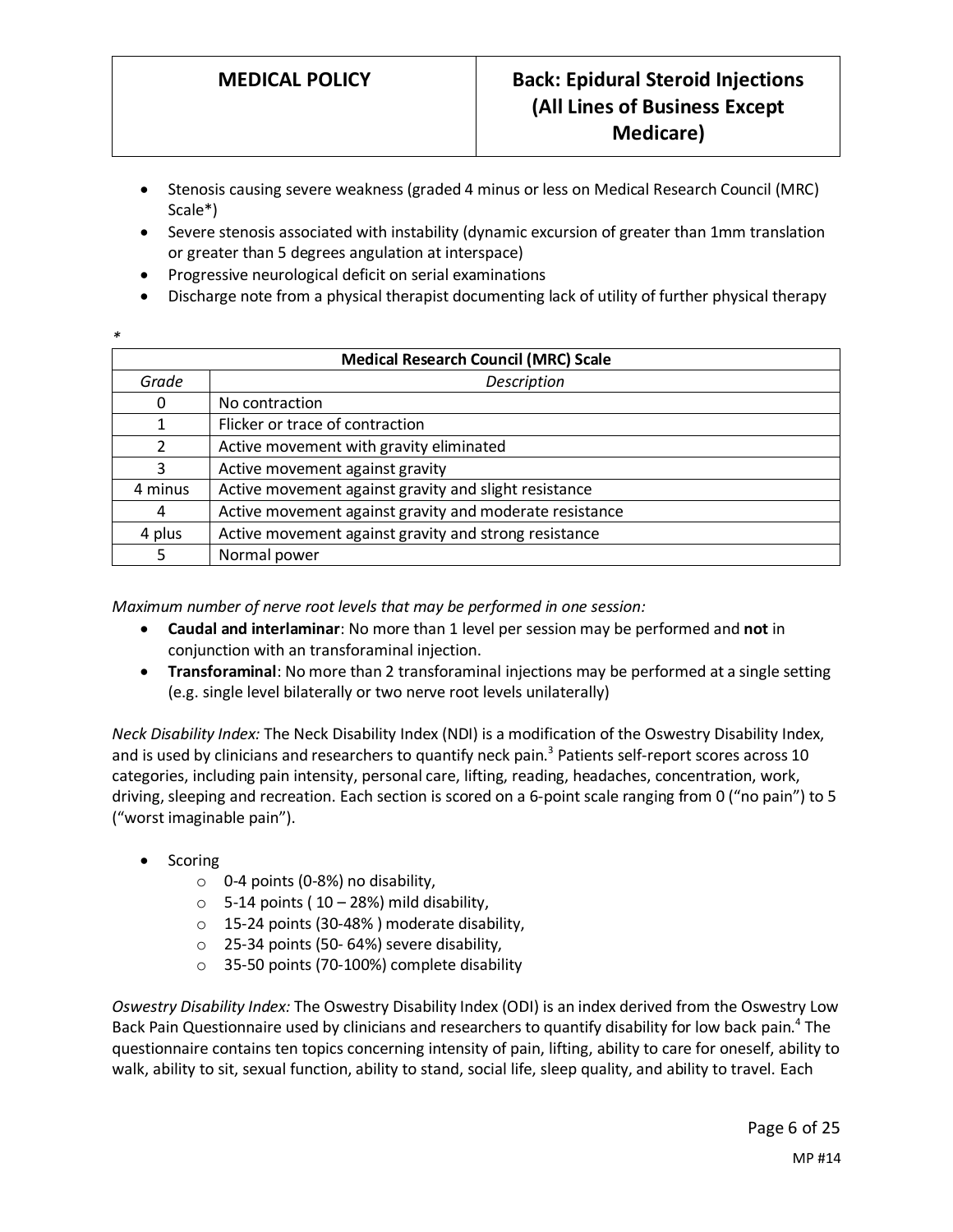question is scored by the patient on a scale of 0-5 (least amount of disability to most severe disability). Scores are then added and then doubled to obtain the index (range 0 to 100).

- Scoring
	- o 0% –20%: Minimal disability
	- o 21%–40%: Moderate disability
	- o 41%–60%: Severe disability
	- o 61%–80%: Crippling back pain
	- $\circ$  81%–100%: Patients are either bed-bound or have an exaggeration of their symptoms

<span id="page-6-0"></span>*Persistent, debilitating pain:* Persistent, debilitating (or disabling) pain is defined as significant level of pain on a daily basis defined on a Visual Analog Scale as greater than "5" (moderate). The scale ranges from "0" (no pain) to "10" (as bad as it could be).

*Radiculopathy*: Dysfunction of a nerve root associated with pain, sensory impairment, weakness, or diminished deep tendon reflexes in a nerve root distribution.<sup>5</sup> Signs and symptoms of radiculopathy must be confirmed by imaging studies and may include any of the following:

- Pain that radiates into the distal portion of the extremities following the nerve root distribution for the proposed intervention
- Numbness and tingling in a dermatomal distribution
- Muscular weakness in a pattern associated with spinal nerve root compression
- Increased or abnormal reflexes corresponding to affected nerve root level
- Loss of sensation in a dermatomal pattern.

<span id="page-6-1"></span>*Repeat injections*: Repeat injections refer to injections performed via the same method (e.g. interlaminar, caudal) and at the same location as a prior injection. Injections performed via a different method and/or at a different location are considered "initial injections."

In a patient who has had a prior epidural steroid injection and there has been a change in history, physical exam, and/or imaging findings, "initial injection" criteria should be applied, not "repeat injection" criteria, for the proposed level. Repeat ESI criteria assumes that there has been no change in history, physical exam, or imaging since the prior ESI.

## **BILLING GUIDELINES**

Convenience kits, such as Dyural 80, are not covered. Physicians are to bill for the steroid medication only. All other costs are procedural expenses.

The following codes for monitored anesthesia and moderate sedation will deny when billed with an epidural steroid injection (CPT: 62321, 64479, 64480, 62323, 64483, 64484):

- 00300
- 00600
- 00620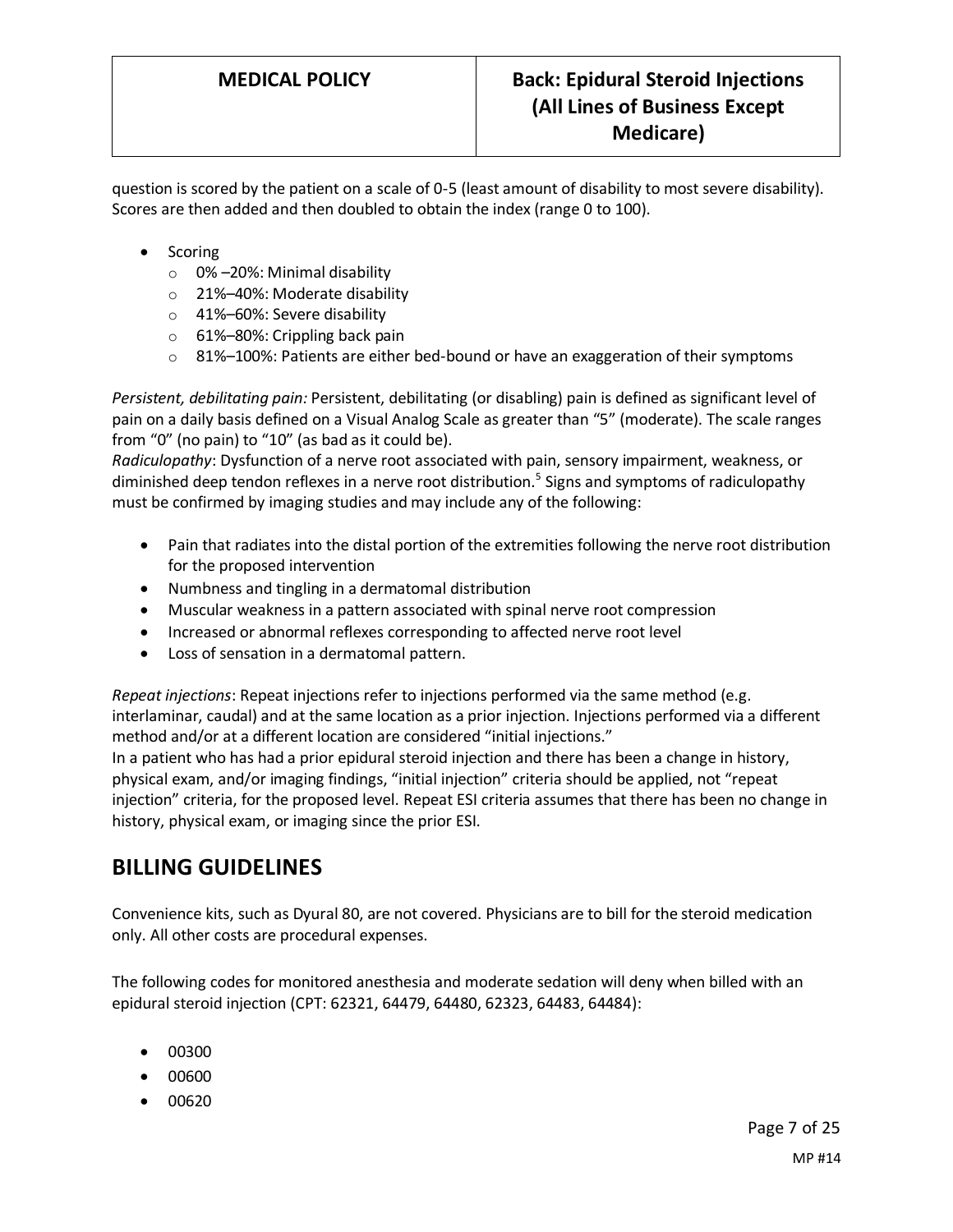- 00630
- 00640
- 01992
- 99152
- 99153
- 99156
- 99157

# **CPT/HCPCS CODES**

| <b>All Lines of Business Except Medicare</b> |                                                                                                                                                                                                                                                                                                                                 |  |
|----------------------------------------------|---------------------------------------------------------------------------------------------------------------------------------------------------------------------------------------------------------------------------------------------------------------------------------------------------------------------------------|--|
|                                              | <b>Prior Authorization Required</b>                                                                                                                                                                                                                                                                                             |  |
| <b>Cervical/Thoracic Region</b>              |                                                                                                                                                                                                                                                                                                                                 |  |
| 62321                                        | Injection(s), of diagnostic or therapeutic substance(s) (eg, anesthetic, antispasmodic,<br>opioid, steroid, other solution), not including neurolytic substances, including needle or<br>catheter placement, interlaminar epidural or subarachnoid, cervical or thoracic; with<br>imaging guidance (ie, fluoroscopy or CT)      |  |
| 64479                                        | Injection(s), anesthetic agent and/or steroid, transforaminal epidural, with imaging<br>guidance (fluoroscopy or CT); cervical or thoracic, single level                                                                                                                                                                        |  |
| 64480                                        | Injection(s), anesthetic agent and/or steroid, transforaminal epidural, with imaging<br>guidance (fluoroscopy or CT); cervical or thoracic, each additional level (List separately in<br>addition to code for primary procedure)                                                                                                |  |
| <b>Lumbar Region</b>                         |                                                                                                                                                                                                                                                                                                                                 |  |
| 62323                                        | Injection(s), of diagnostic or therapeutic substance(s) (eg, anesthetic, antispasmodic,<br>opioid, steroid, other solution), not including neurolytic substances, including needle or<br>catheter placement, interlaminar epidural or subarachnoid, lumbar or sacral (caudal);<br>with imaging guidance (ie, fluoroscopy or CT) |  |
| 64483                                        | Injection(s), anesthetic agent and/or steroid, transforaminal epidural, with imaging<br>guidance (fluoroscopy or CT); lumbar or sacral, single level                                                                                                                                                                            |  |
| 64484                                        | Injection(s), anesthetic agent and/or steroid, transforaminal epidural, with imaging<br>guidance (fluoroscopy or CT); lumbar or sacral, each additional level (List separately in<br>addition to code for primary procedure)                                                                                                    |  |
| <b>Not Covered</b>                           |                                                                                                                                                                                                                                                                                                                                 |  |
| 62320                                        | Injection(s), of diagnostic or therapeutic substance(s) (eg, anesthetic, antispasmodic,<br>opioid, steroid, other solution), not including neurolytic substances, including needle or<br>catheter placement, interlaminar epidural or subarachnoid, cervical or thoracic; without<br>imaging guidance                           |  |
| 62322                                        | Injection(s), of diagnostic or therapeutic substance(s) (eg, anesthetic, antispasmodic,<br>opioid, steroid, other solution), not including neurolytic substances, including needle or                                                                                                                                           |  |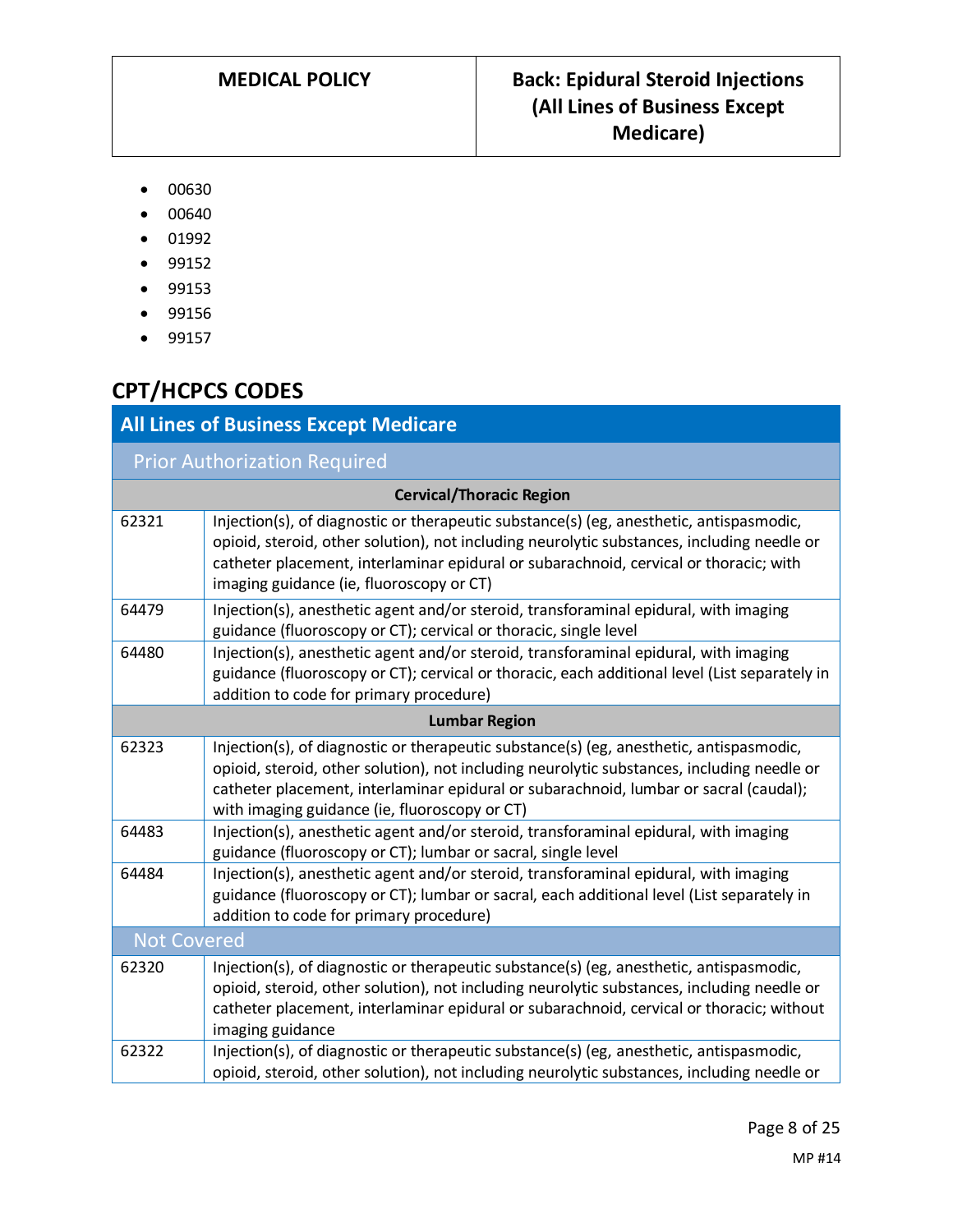catheter placement, interlaminar epidural or subarachnoid, lumbar or sacral (caudal); without imaging guidance

## **DESCRIPTION**

### Epidural Steroid Injections

Epidural steroids injections (ESIs) involve the placement of steroids into the epidural space to decrease lower back pain or neck pain associated with radicular symptoms. Epidural injections can be performed by the translaminar approach (via the interlaminar space in the spine), the transforaminal approach (through the neuroforamen dorsal to the nerve root), or the caudal approach (through the sacral hiatus at the sacral canal).<sup>6</sup>

#### Low Back Pain

Low back pain is a major cause of disability in adults, occurring in 15% to 20% of the working-age population annually and 80% of adults at some point in their lives. Most occurrences of low back pain resolve without intervention, approximately 10% of the cases do not respond to conservative treatment and are associated with chronic and disabling pain.

#### Radiculopathy

Radiculopathy, often referred to as a "pinched nerve," is a pathologic process wherein a nerve in the cervical, lumbar or thoracic spine is compressed or irritated. This often occurs as a result of degenerative changes, which may lead to bone spurs or herniated discs. Symptoms include pain, numbness, or weakness radiating from anywhere from the neck into the shoulder, arm, hand or fingers.<sup>7</sup>

#### Spinal Stenosis

Spinal stenosis is predominantly caused by degeneration in the intervertebral discs, ligaments and bone structures of the spine, and is characterized by a narrowing of the spinal canal, lateral spinal recesses and compressed neural elements in the lower back, resulting in pain and disability.

#### **Sciatica**

Sciatica refers to pain that radiates along sciatic nerve, branching from the lower back through the hips, buttocks and legs. Sciatica most commonly occurs as the result of a herniated disc, degenerative disc disease of spinal stenosis compressing part of the nerve. Symptoms include inflammation, pain and numbness in the affected leg.

#### Post-herpetic neuralgia

Post-herpetic neuralgia is the most common complication of shingles, occurring when nerve fibers are damaged during an outbreak of shingles, resulting in chronic pain.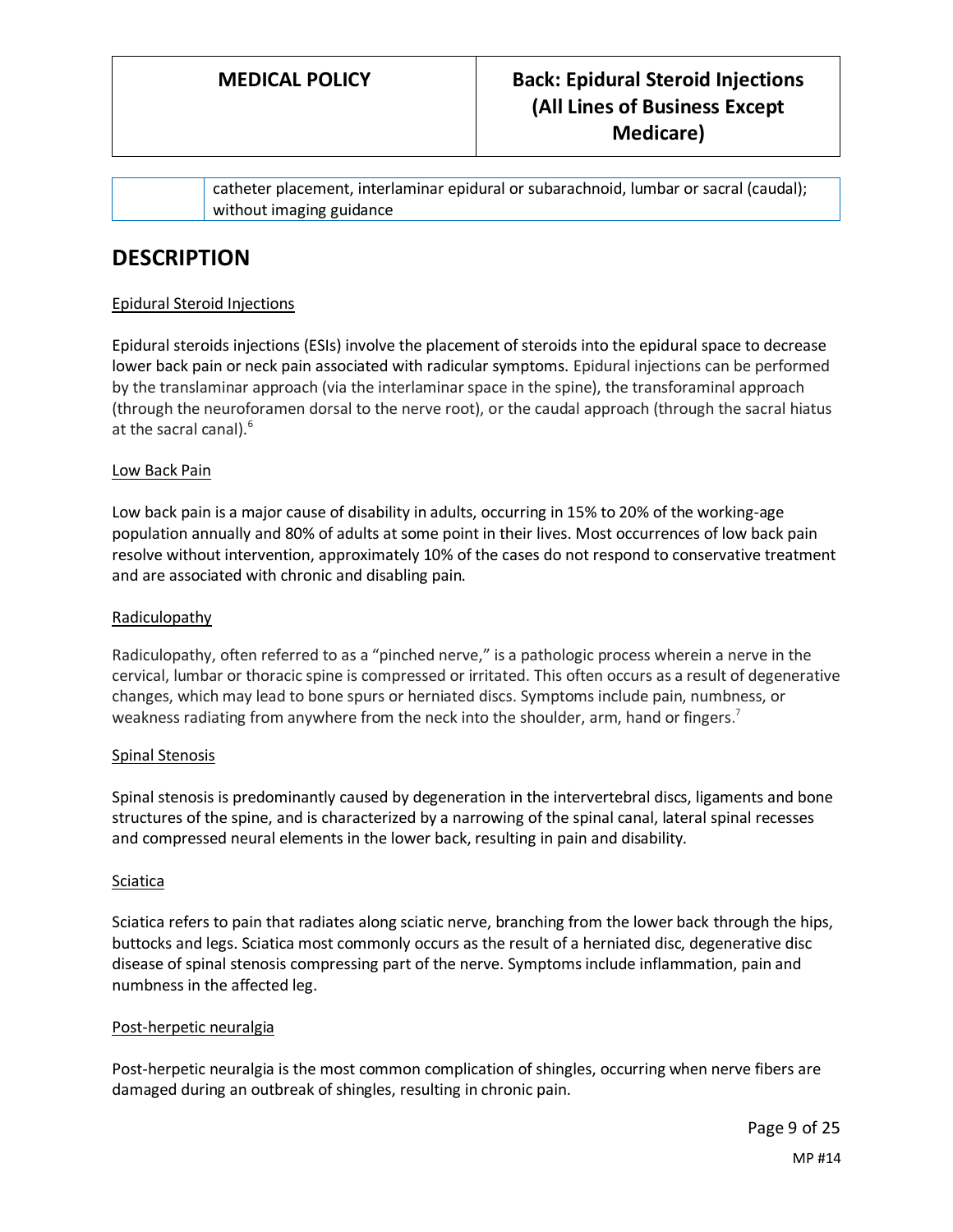#### Chemical radiculitis caused by annular tears

The annulus refers to the outer ring of fibers surrounding intervertebral discs, which connect vertebral bones. An annular tear occurs when the annulus is torn or ruptured, with no accompanying rupture to the disc material itself. Chemical radiculitis refers to the inflammation of the nerve root due to an annular tear and the dissemination of disc fluid along the nerve root sheath, evoking antibody response and an auto-immune reaction. It has been suggested that symptoms of low back pain and radiating leg pain, not identifiable by MRI or CT, could be explained by the irritating effects of chemical mediators leaking through annular tears. $8,9$ 

#### Post-operative pain relief from spinal fusions or discectomy/laminectomy

Spinal fusion refers to surgery that eliminates motion between two or more vertebrae in the spine by fusing them together. Bone grafts are placed around the spine during surgery, around which the body heals, thereby joining the vertebrae together. Discectomy refers to the surgical removal of part, or the entirety of an intervertebral disc that is pressing on a nerve root or the spinal cord. Before the disc material is removed, a small piece of bone (the lamina) from the affected vertebra may also be removed, allowing access to the spinal cord, and/or to relieve pressure on nerves (i.e. laminectomy).

### **REVIEW OF EVIDENCE**

A review of the ECRI, Hayes, Cochrane, and PubMed databases was conducted regarding the use of epidural steroid injection (ESI) as a diagnostic tool or treatment for back and neck pain. Below is a summary of the available evidence identified through October 2021.

#### Medically Necessary Indications

#### *Cervical Radiculopathy*

In 2021, Hayes evaluated the safety and efficacy of epidural steroid injections (ESIs) for the treatment of cervical radiculopathy.<sup>10</sup> Searching the literature through January 2019, Hayes included 7 publications (including 6 RCTs) for review. Sample sizes ranged from 38 to 120. Follow-up times ranged from 3 weeks to 2 years. Outcomes of interest were pain, function, opioid use and symptom relief duration.

Three studies reported no difference in pain between ESIs and anesthetic injection alone at up to 2-year follow-up. Across individual studies, patients receiving autologous conditioned serum (ACS) injections and percutaneous epidural neuroplasty (PEN) reported superior pain outcomes compared to patients receiving ESI. No difference in pain was reported between ESI patients and patients receiving pulsed radiofrequency (RF). No difference in function was found between patients receiving ESI and either anesthetic injection alone, PEN or pulsed RF, although ACS patients experienced comparatively superior outcomes. Two studies assessed opioid use in patients receiving ESI or anesthetic injection alone and found no differences. One study found greater duration of symptom relief in PEN patients compared to ESI patients. While adverse events (AEs) across studies were typically minor, serious AEs outside of the reviewed studies have occurred, including paraplegia, meningitis, and epidural abscess.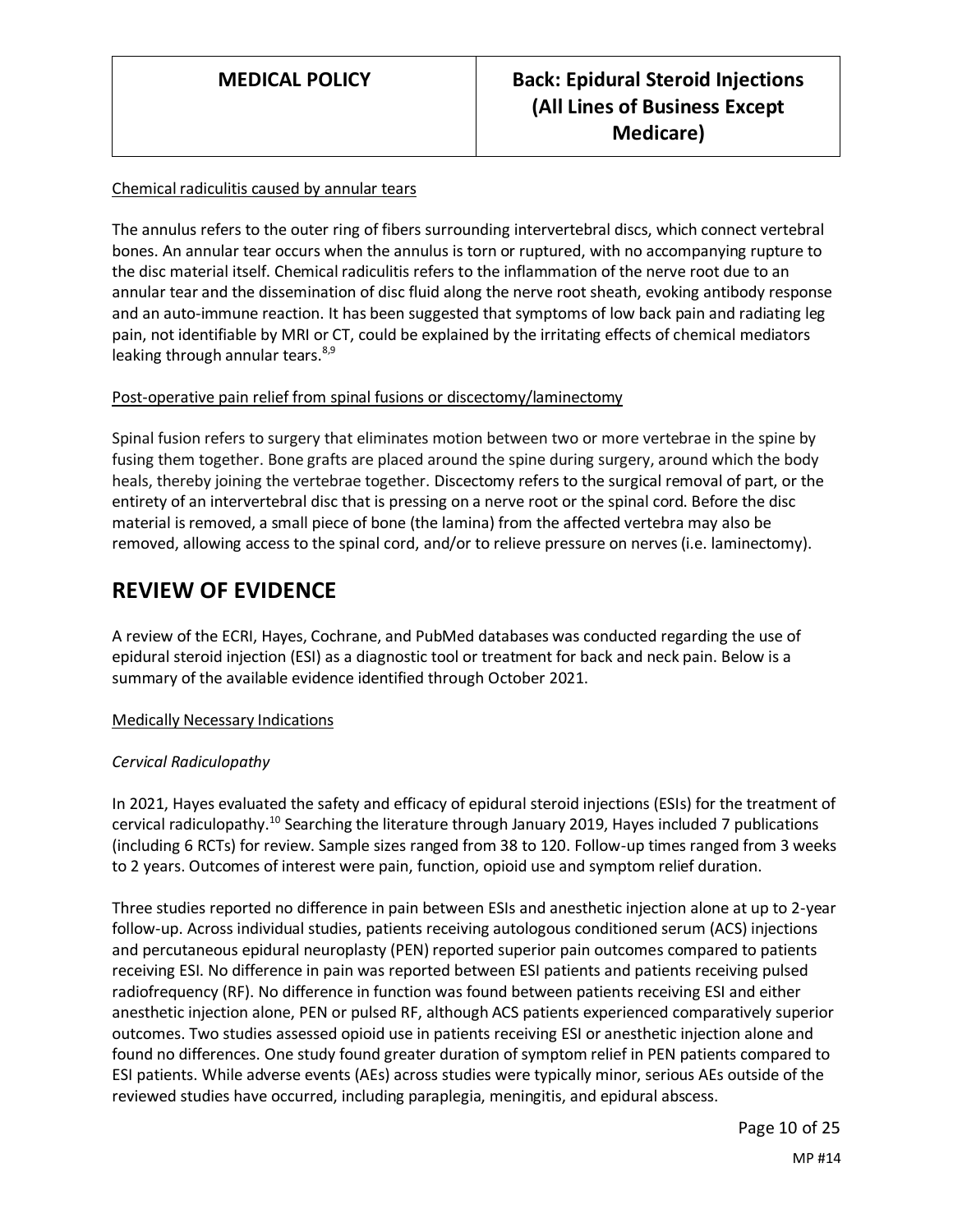Hayes assessed the overall quality of evidence as "low." Limitations among reviewed studies included the lack of placebo-controlled trials, lack of follow-up beyond 2 years, lack of patient selection criteria and treatment parameters (e.g. injection route, type of steroid, type of anesthetic), and the difficulty of definitively establishing efficacy given the variation in the underlying causes of radicular pain and in ESI approaches. Hayes concluded that alternative "poorly investigated" treatments, such as ACS and PEN, may improve long-term pain and function outcomes compared to ESI. Hayes ultimately assigned a "D1" rating (no proven benefit) for ESI use in adults with cervical radiculopathy noting the low-quality but consistent evidence indicating ESI's lack of beneficial effect on pain or disability stemming from cervical radiculopathy compared with epidural injections of anesthetic alone.

#### *Lumbar Radiculopathy*

In 2011 (updated 2016), the Washington State Health Care Authority conducted a systematic review and meta-analysis evaluating the safety and efficacy of spinal injections for the treatment of back and neck pain.<sup>11</sup> Independent investigators systematically searched the literature through July 2015, identified eligible studies, assessed study quality, extracted data and pooled results. In total, 124 publications were included for review, including 72 RCTs appearing in 95 publications.

The quality of evidence across all included studies was assessed to be "low." For indications of lumbar radiculopathy, lumbar spinal stenosis, failed back surgery syndrome, facet joint pain, and sacroiliac joint pain, investigators found no difference for pain, function and risk of surgery outcomes for patients receiving either ESI injections, control injections or placebos. For cervical radiculopathy due to disc and/or foraminal narrowing, investigators found no difference between ESI patients and conservative care patients in outcomes of arm pain, and surgery; however, functionality was better for conservative care patients. For indications of cervical radiculopathy and spinal stenosis, ESI patients and patients receiving control injections experienced no difference in pain, function, and disability outcomes. In its "final findings and decision" document, investigators recommended, over a 6-month span, no more than 3 fluoroscopic or CT-guided ESIs in the lumbar or cervical-thoracic spine for the treatment of patients with radicular pain who have failed conservative therapy.<sup>12</sup>

#### *Thoracic Radiculopathy*

In 2021, Hayes published an "evolving evidence review" of studies evaluating the safety and efficacy of epidural steroid injections for thoracic spine pain.<sup>13</sup> Searching the literature through June 2021, Hayes evaluated two clinical studies and three systematic reviews. A review of clinical studies and systematic reviews suggested "minimal support" for using ESIs to treat thoracic spine pain, whereas a full-text review of two clinical practice guidelines indicated "strong support" for thoracic ESI's.

#### *Sciatica*

Several additional systematic reviews and meta-analyses have indicated that epidural steroid injections more effectively reduce pain from sciatica at short- and medium-term follow-up compared to placebo injections.14-17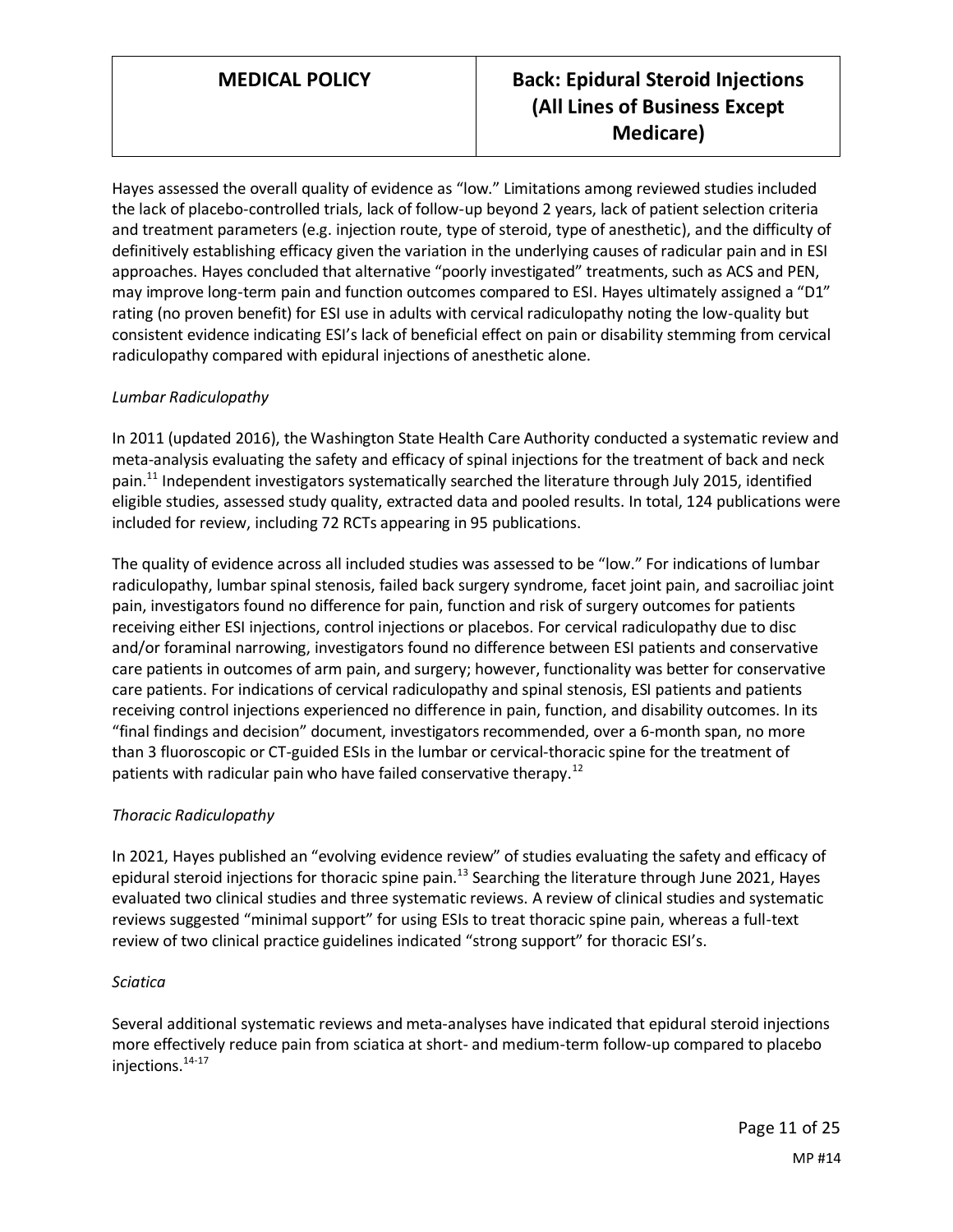#### Injection Route

• In 2018, Lee and colleagues conducted a systematic review and meta-analysis comparing the clinical efficacy of transforaminal (TFESI) and caudal epidural steroid injections (CESI) for the treatment of lumbar and lumbosacral disc herniation.<sup>18</sup> Independent investigators systematically searched the literature through July 2017, identified eligible studies, assessed study quality, extracted data and pooled results. Outcomes of interest were pain (measured by visual analogue scale [VAS] and numeric rating scale) and disability (measured by Oswestry disability index). In total, 6 studies were included for qualitative review. Outcomes were analyzed using a random effects model to obtain effect size and statistical significance.

Of the 6 studies, 4 supported the superiority of TFESI over CESI, compared to 1 study supporting the superiority of CESI to TFESI, while 1 article reported no significant difference. TFESI patients experienced insignificantly improved pain and functionality at 1- and 6-months follow-up compared to CESI patients. Meta-analysis indicated insignificantly superior clinical efficacy with TFESI compared to CESI. Limitations in reviewed studies included small sample sizes (four of the six studies included fewer than 100 subjects), a high degree of heterogeneity of patients' baseline characteristics and treatment parameters. As such, the overall quality of evidence was assessed as "low." Investigators "weakly recommended" TFESI over CESI, despite noting the results' inconclusiveness.

• In 2016, Liu and colleagues conducted a systematic review and meta-analysis comparing the efficacy of transforaminal and caudal epidural steroid injections for the treatment of lumbosacral radicular pain.<sup>19</sup> Independent investigators systematically searched the literature through June 2015, identified eligible studies, assessed study quality, extracted data and pooled results. In total, 8 studies were included for review (6 prospective and 2 retrospective). The combined sample size was 942 patients, although only the 664 patients from the prospective studies were included for meta-analysis. Follow-up periods ranged from 2 weeks to 2 years. The primary outcome of interest was "degree of pain relief" (visual or verbal analog pain score); the secondary outcome measure was functional improvement, as measured by the Oswestry Disability Index. Meta-analysis indicated that TFESI patients experienced insignificantly superior improvements in pain and function compared to CESI patients at 2-week follow-up, although the clinical significance of these improvements was unclear. These differences disappeared at 3-, 6-, and 12-months follow-up. TFESI and CESI patients also experienced no difference in function at any follow-up period.

Limitations included the lack of RCTs, small sample sizes, and high degree of heterogeneity in patient characteristics and treatment parameters among included studies. Investigators concluded that both TFESI and CESI appear to effectively improve pain and function for patients with lumbosacral radicular pain. While TFESI patients' radicular pain was slightly superior to CESI patients' at up to 6-month, CESI patients' pain and function were slightly better than TFESI patients' at 12-months follow-up. Authors called for additional studies to validate these findings and further guide clinical decision-making.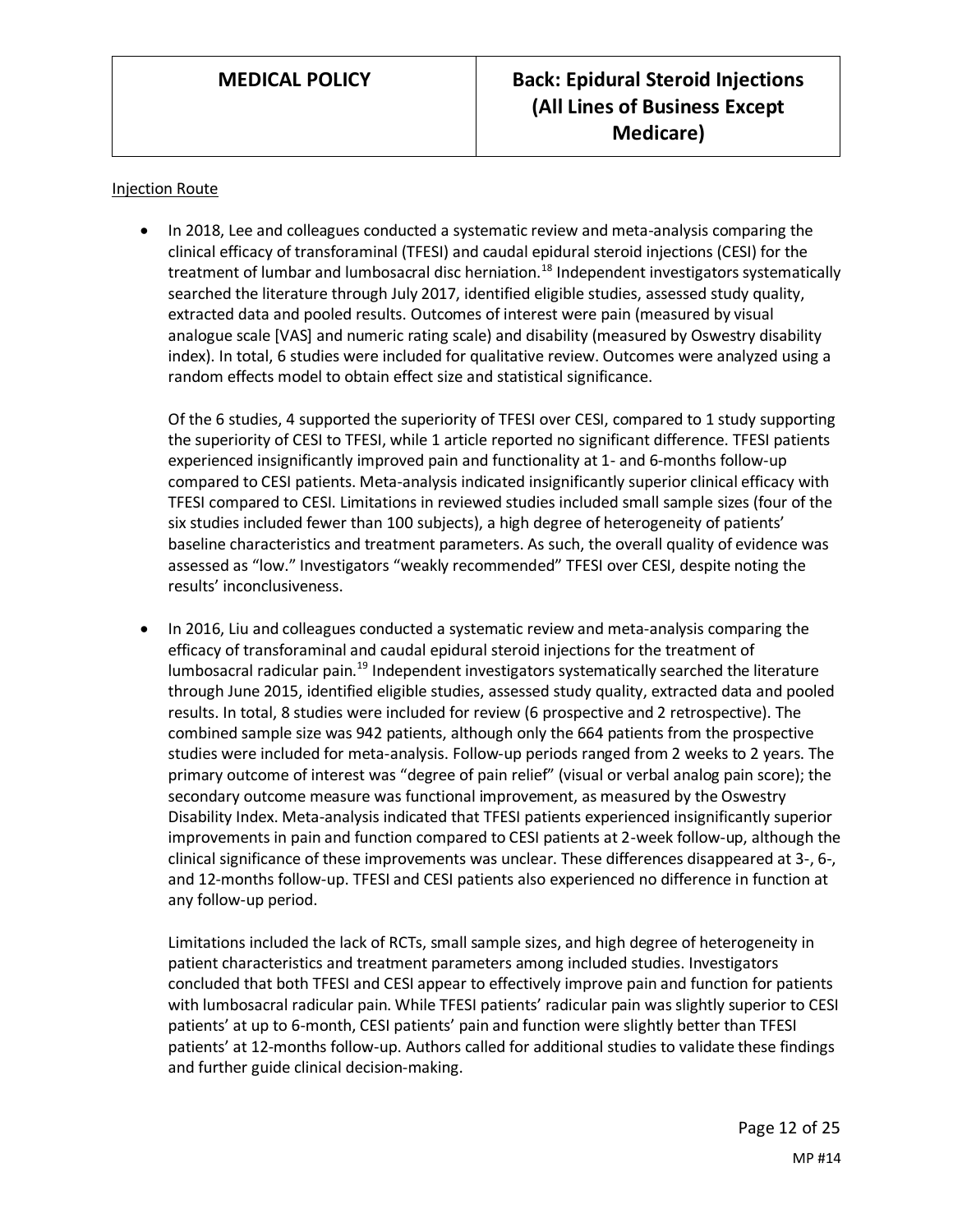#### Post-Herpetic Neuralgia

Studies assessing the safety and efficacy of ESI's for the treatment of post-herpetic neuralgia is limited, but indicates significant pain reduction at 1- and 3-months follow-up. One RCT assessing 40 patients found significantly improved pain scores at 1- and 3- months follow-up compared to baseline.<sup>20</sup> Another found that ESI's reduced pain and improved quality of life more effectively than patients receiving oral antivirals and analgesics alone.<sup>21</sup> Limitations include studies' small sample sizes (n=40 to 100), and the lack of studies including groups receiving placebo injections.

#### Investigational Indications

#### *Low Back Pain without Radiculopathy*

In 2015, AHRQ conducted a systematic review evaluating the safety and efficacy of pain management injection therapies for the treatment of low back pain.<sup>22</sup> Investigators systematically searched the literature for randomized trials of patients with lumbosacral radiculopathy, spinal stenosis, non-radicular back pain or chronic postsurgical back pain. The safety and efficacy of epidural, facet joint or sacroiliac corticosteroid injections were evaluated in placebo-controlled trials for the above indications. In total, 78 RCTs evaluating epidural injections were included for review. Investigators found low-quality evidence suggesting that epidural corticosteroid injections were not effective for spinal stenosis or nonradicular back pain. Results did not clearly demonstrate effectiveness for ESI versus placebos in the treatment of radiculopathy, spinal stenosis and non-radicular back pain in outcomes of pain, function or likelihood of surgery. Significant improvements were observed in the following: pain at immediate-term follow-up (WMD -7.55 on a 0 to 100 scale, 95% CI -11.4 to -3.74); function at intermediate-term followup when an outlier trial was excluded (SMD -0.33, 95% CI -0.56 to -0.09); and risk of surgery at shortterm follow-up (RR 0.62, 95% CI 0.41 to 0.92); however, these benefits were small and not sustained at long-term follow-up.

#### *Degenerative Spondylolisthesis*

In 2020, Gerling and colleagues published a retrospective cohort study, using 4-year prospective data from the degenerative spondylolisthesis cohort of the Spine Patient Outcomes Research Trial (SPORT).<sup>23</sup> Authors intended to measure the effect of ESI on both patient-reported outcomes and perioperative complications and assess the relationship between ESI treatment and rates of crossover from nonoperative to operative management. In total, 266 patients who never received ESIs prior to enrollment in the study and 74 patients who received ESIs within 3 months of enrollment were compared with 192 patients who did not receive ESIs at any time during 4 years of follow-up. At follow-up, patient-reported pain and function were similar between ESI and no-ESI groups. Of the patients who were initially treated nonsurgically, those who received ESI and those who did not receive ESI did not differ with regard to surgical crossover rates. The rates of crossover to nonoperative treatment by patients who initially chose or were assigned to surgery also did not differ between the ESI and no-ESI groups. Investigators concluded that there was no relationship between ESI and improved clinical outcomes over a 4-year study period for patients who underwent surgery for degenerative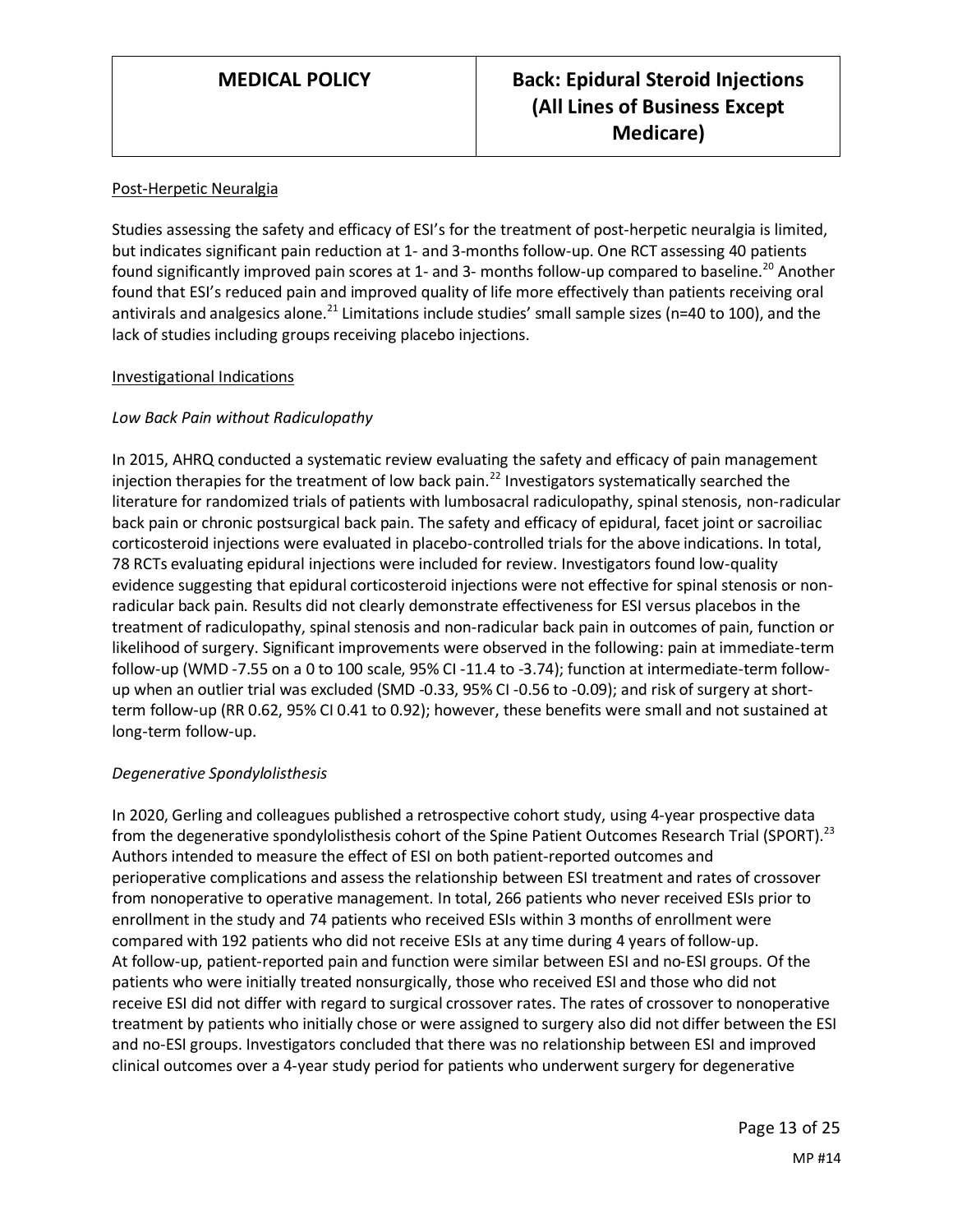spondylolisthesis. Due to this lack of long-term efficacy, ESI treatment was judged to have limited impact on patient decisions to avoid surgery.

#### *Spinal Stenosis*

In 2016, Cochrane conducted a systematic review comparing the safety and efficacy of surgical versus non-surgical interventions for the treatment of lumbar spinal stenosis (LSS).<sup>24</sup> Investigators searched the literature through February 2015, identified eligible studies, assessed study quality and extracted data. Outcomes of interest included pain, function, disability and quality of life. In total, 26 articles were included for review, including 5 RCTs (n = 643). Follow-up times ranged from 6 weeks to 10 years. Of the 26 studies, one small, low-quality study (n=38) included for review reported no difference in disability for patients treated with minimally invasive mild decompression versus those treated with ESI at 6-week follow-up (MD 5.70, 95% CI 0.57 to 10.83). Pain results, as assessed by the Zurich Claudication Questionnaire, were better for epidural injection at six weeks (MD ‐0.60, 95% CI ‐0.92 to ‐0.28), and visual analogue scale (VAS) improvements were better in the mild decompression group (MD 2.40, 95% CI 1.92 to 2.88). Investigators concluded that all studies provided conflicting, low-quality evidence on the efficacy of surgery versus conservative treatments for LSS.

#### *Chemical radiculitis caused by annular tears*

No clinical trials were identified addressing the safety or efficacy of ESI's to treat chemical radiculitis caused by annular tears.

#### *Post-operative pain relief from spinal fusions or discectomy/laminectomy*

Evidence from two systematic reviews concluded that evidence was insufficient to support the use of ESIs for the treatment of pain following discectomy/laminectomy procedures.<sup>25,26</sup> One study assessing 12 trials (n=1,006) found that ESI's reduced post-operative morphine consumption for conventional surgeries, but not for discectomy.<sup>25</sup> Another study,<sup>26</sup> assessing 17 RCTs (n=1,727), reported that while ESIs significantly improved pain control and morphine use at short-term follow-up, the low-quality of articles included for meta-analysis necessitated "significantly more research" before ESIs could be recommended for routine use. One small RCT has been published since the above systematic reviews conducted literature searches. The study reported that found that 30 discectomy patients receiving ESIs experienced no statistically significant improvement in pain, morphine intake or disability compared to patients receiving placebo injections at short and mid-term follow-ups.<sup>27</sup>

No studies were identified addressing the safety or efficacy of ESI's to treat post-operative pain from spinal fusion surgery or discectomy/laminectomy.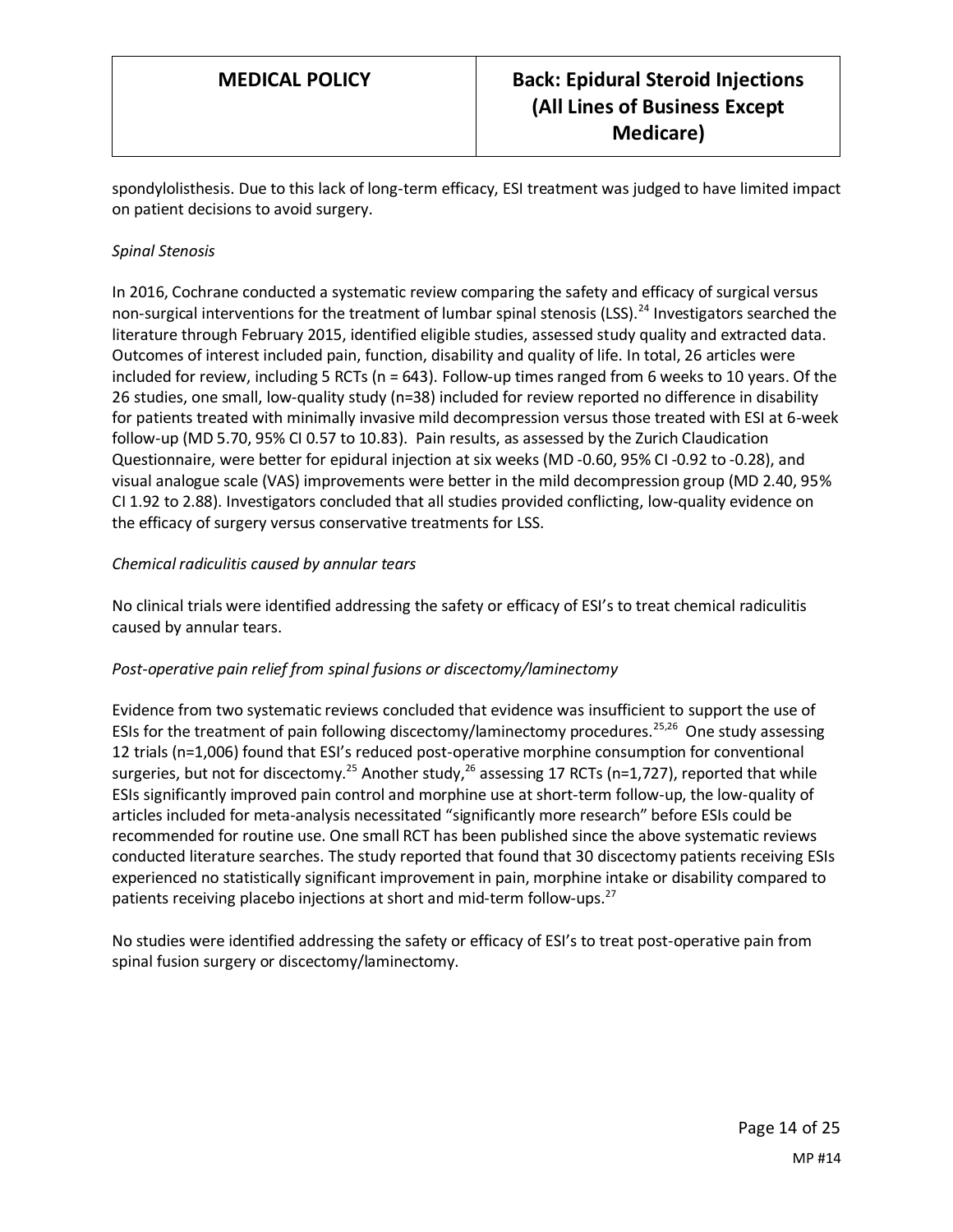## **CLINICAL PRACTICE GUIDELINES**

#### Imaging Guidance

- In 2014, the North American Spine Society (NASS) issued a coverage guidance addressing lumbar ESIs.<sup>28</sup> The guidance stated that ESIs required contrast enhanced fluoroscopy or CT guidance, regardless of indication or injection approach. The following recommendations were also made:
	- $\circ$  For transforaminal ESIs, live contrast-enhanced fluoroscopy or digital subtraction angiography is preferred, though contrast-enhanced CT guidance may be performed with the understanding that this form of visualization might not detect intravascular flow leading to potential complications, especially if particulate steroids are used.
	- $\circ$  Exceptions to the use of contrast are considered in patients who have a significant history and/or are at high risk for an adverse event if contrast material is used (e.g. contrast allergy).
		- In these cases, physicians should consider using a test-dose injection prior to injecting any particular steroids and/or use only non-particulate steroid solutions.
		- The reasons for not using contrast should be documented in the procedure report. $^{28}$
- In 2012, the North American Spine Society issued a clinical practice guideline on the diagnosis and treatment of lumbar disc herniation with radiculopathy. The NASS issued a "grade A" recommendation for contrast-enhanced fluoroscopy to guide ESIs to improve the accuracy of medication delivery.<sup>29</sup>
- In 2011, the North American Spine Society issued a clinical practice guideline on the diagnosis and treatment of degenerative lumbar spinal stenosis.<sup>29</sup> The NASS issued a grade "A" recommendation for contrast-enhanced fluoroscopy to guide ESIs to improve the accuracy of medication delivery.

#### Radicular Pain (Cervical, Thoracic, Lumbar)

#### *Department of Veteran Affairs/Department of Defense (VA/DoD)*

In 2017, a multidisciplinary panel of experts conducted a systematic review evaluating interventions for the diagnosis and treatment of low back pain.<sup>30</sup> The VA/DoD strongly recommended against the use of ESI's for the long-term reduction of radicular low back pain, non-radicular low back pain, or spinal stenosis. The guideline issued a "weak" recommendation for the use of ESI's for the very short-term reduction of radicular low back pain.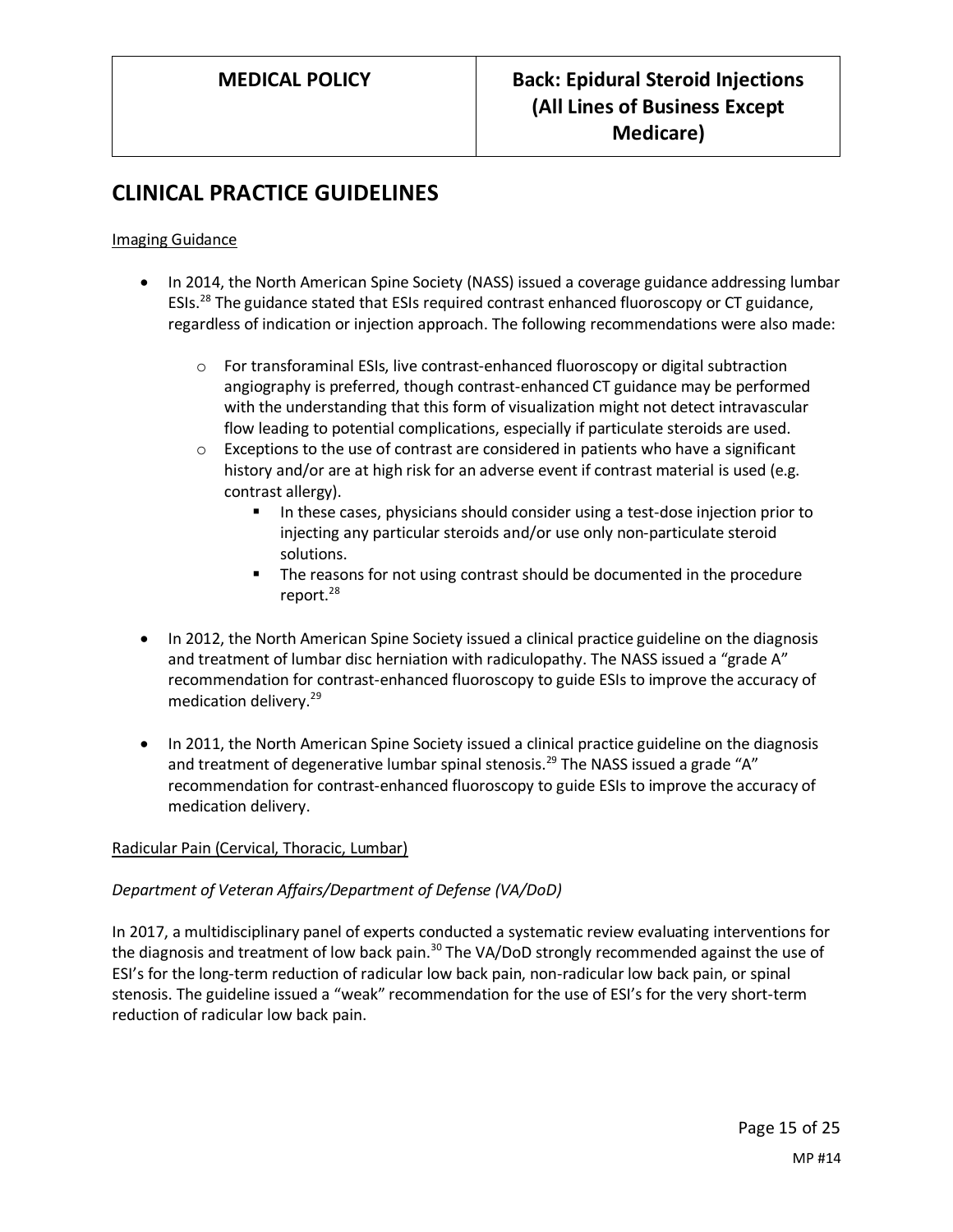### *American Academy of Family Physicians (AAFP)*

In 2016, the AAFP issued clinical recommendations for the non-operative management of cervical radiculopathy, stating that ESIs should be considered among patients that experienced no improvement after 4 to 8 weeks of non-operative treatment.<sup>31</sup> This recommendation was made of the basis of expert opinion, not a systematic evidence review.

#### *Colorado Division of Worker's Compensation (CDWC)*

- The 2014 Colorado Division of Workers' Compensation evidence-based clinical practice guideline for low back pain medical treatment stated "there is strong evidence that epidural steroid injections have a small average short term benefit for leg pain and disability for those with sciatica."<sup>32</sup> The guideline also concluded there is good evidence that the addition of steroids to a transforaminal injection has a small effect on patient reported pain and disability. Lastly, the guideline stated "there is strong evidence that epidural steroid injections do not, on average, provide clinically meaningful long-term improvements in leg pain, back pain, or disability in patients with sciatica (lumbar radicular pain or radiculopathy)."<sup>32</sup>
- In 2014, the CDWC issued medical treatment guidelines on cervical spine injury, stating that ESI should not be used for non-radicular cervical pain, and should only be used in a small subset of patients who meet the following criteria:<sup>33</sup>
	- $\circ$  Radicular findings or herniated disc and meet all of the indications for surgery at approximately 6 to 8 weeks' post-active therapy
	- $\circ$  Rare acute ruptured (herniated) disc with clear objective radiculopathy if, after 1 to 2 weeks of initial oral analgesic and conservative treatment there is:
		- Continued pain interfering with most activities of daily living
		- **EXED** An inability to tolerate the required movements to participate in therapy
		- Pain greater in the arm than in the neck (generally of  $\geq$  7 on the VAS scale of 10)
		- Pain following a correlated radicular dermatome
		- A herniated disc on magnetic resonance imaging at the level of subjective and objective findings
		- The presence of either (1) dural tension, Spurling sign, traction/distraction, or upper limb tension test and/or (2) decreased reflexes, radicular sensation deficits, or motor weakness on testing
	- o Spinal stenosis

#### *American Society of Interventional Pain Physicians (ASIPP)*

• In 2021, the ASIPP issued a "moderate to strong recommendation" for thoracic epidural injections on the basis of level II evidence (one high quality RCT) for the treatment of chronic spinal pain. $34$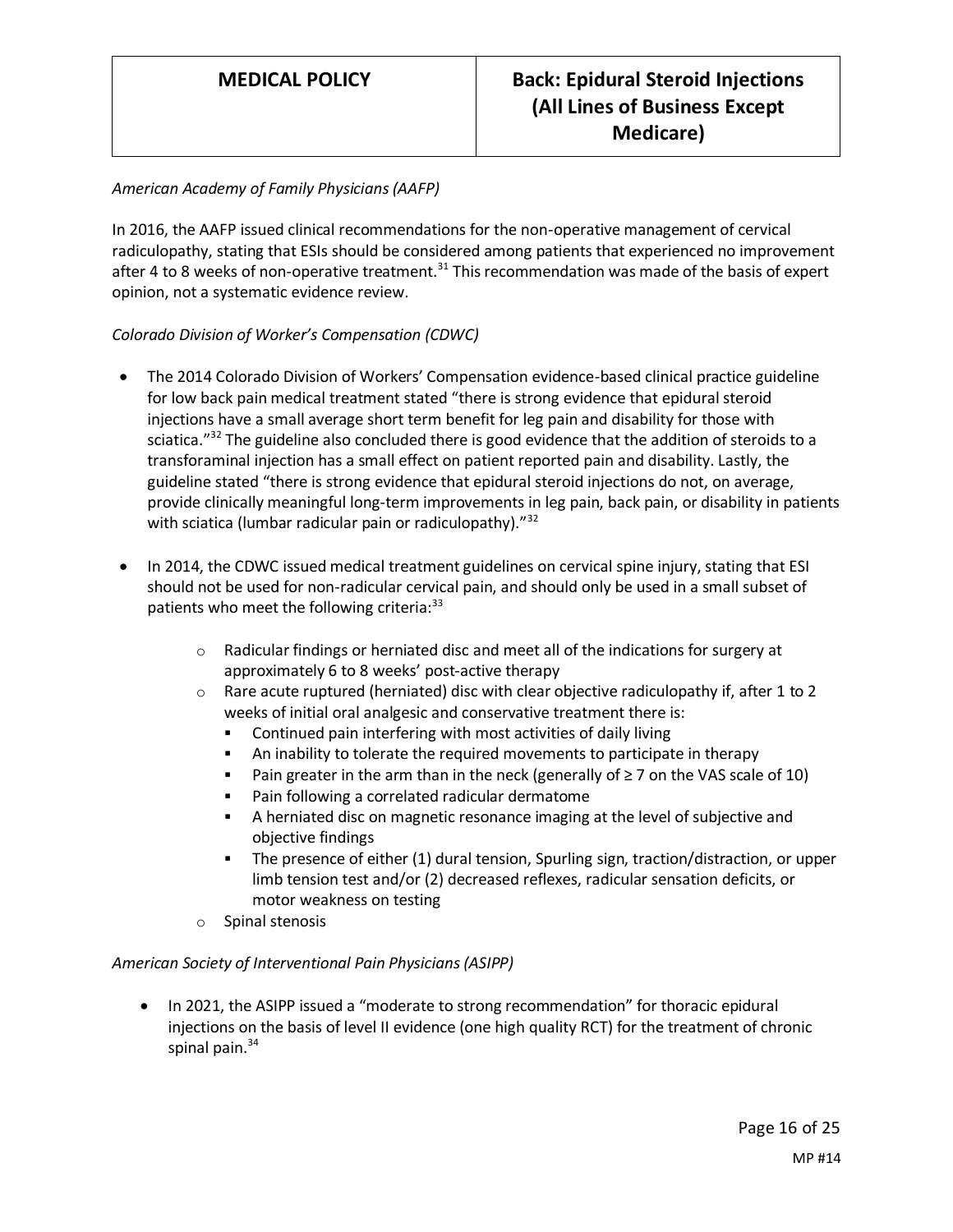• In 2013, ASIPP issued an update to its evidence-based guidelines on interventional techniques in chronic spinal pain. $35$  For managing disc herniation or radiculitis in the lumbar spine, ASIPP concluded that evidence, ranging in quality from "fair" to "good," supported the use of ESI's for managing disc herniation, radiculitis, discogenic pain without disc herniation, and spinal stenosis. In the cervical spine, ASIPP concluded that "fair" to "good" quality evidence supported the use of ESI for disc herniation, radiculitis, axial pain, discogenic pain, spinal stenosis and post cervical surgery syndrome. ASIPP also concluded that fair quality evidence supported the use of ESI for managing thoracic pain. Additionally, authors stated that the suggested frequency of injections in the therapeutic would be 2 months or longer between injections, provided that > 50% relief is obtained for 6 weeks.

### *American Society of Regional Anesthesiologists (ASRA)/ American Society of Regional Anesthesia and Pain Medicine (ASRA/ASRAPM)*

In 2010, ASRA and ASRA/ASRPM issued a joint practice guideline for chronic pain management.<sup>36</sup> The guidance described ESI as a single-modality intervention for pain and noted that ESI may be used with or without local anesthetics as part of a multimodal treatment regimen for select patients with radicular pain or radiculopathy.

### *American Academy of Neurology (AAN)*

In 2007, the "Therapeutics and Technology Assessment Subcommittee" of the AAN issued a guidance addressing the use of ESI to treat lumbosacral pain.<sup>37</sup> The AAN concluded that ESIs may result in some improvement in radicular lumbosacral pain when assessed between 2 and 6 weeks following the injection, compared to control treatments. The body clarified that the benefit is small and generalizability is limited by the low-quality of evidence. Moreover, ESI's for radicular lumbosacral pain does not impact average function, need for surgery or provide pain relief beyond 3 months. Evidence was assessed to be insufficient to establish the efficacy of ESI to treat radicular cervical pain.

#### *North American Spine Society (NASS)*

- In 2020, NASS issued a coverage recommendation addressing epidural steroid injections and selective spinal nerve blocks.<sup>1</sup> On the basis of an evidence review conducted through July 2018, investigators stated the following:
	- $\circ$  Therapeutic ESIs are indicated for the treatment of radicular or referred pain in which 2 of 4 of the following criteria are met: $1$ 
		- The pain is severe enough to cause a degree of functional and/or vocational impairment or disability.
		- Pain duration of at least 4 weeks, and/or inability to tolerate or failure to respond to 4 weeks of noninvasive care
		- Objective findings of radiculopathy or sclerotomal referred pain pattern are present and documented on examination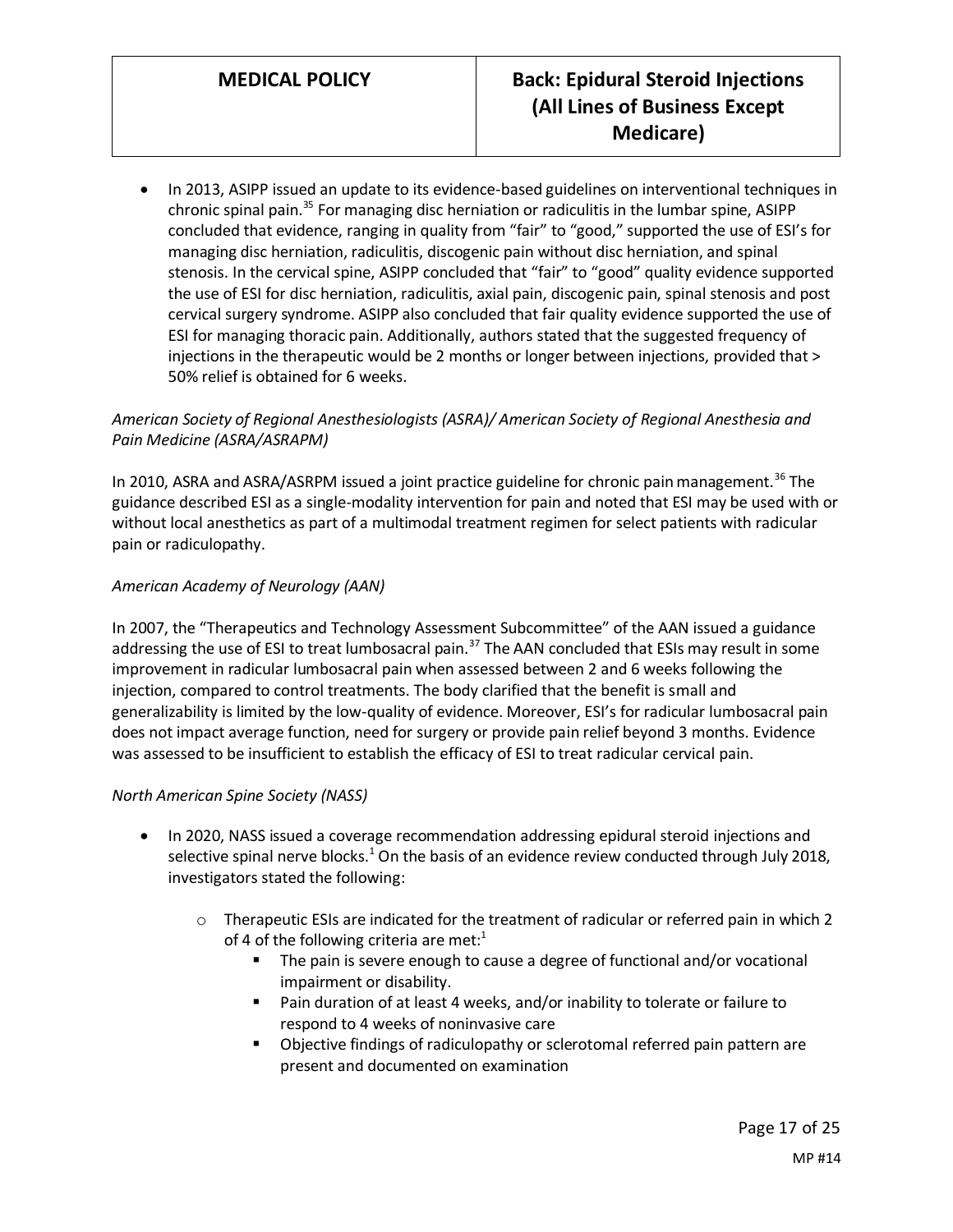■ Advanced imaging (CT or magnetic resonance imaging [MRI]) demonstrates a correlative region of nerve involvement

Investigators also listed the following contraindications to  $ESIs<sup>1</sup>$ 

- $\circ$  Axial or nonspecific pain without radiating pain (unless it involves a nerve root that does not refer to a limb)
- o Cancer
- o Infection
- o Compressive lesions of the spinal cord, conus medullaris or cauda equina
- $\circ$  Relative contraindications: uncontrolled bleeding disorders, poorly controlled diabetes, immune system impairment, and history of severe allergic reaction to components

Additional recommendations included the following: $<sup>1</sup>$ </sup>

- $\circ$  To minimize the risk of direct spinal cord injury, interlaminar ESIs should not be performed above C8
- $\circ$  The ultimate choice of what approach or technique (interlaminar versus transforaminal) to use should be made by the treating physician
- $\circ$  Injections are performed independently based on the patient's symptoms and response to prior injections and approach (if performed). There is no role for a routine "series of 3" ESIs.
- o No more than 4 ESIs should be performed in a 6-month period of time
- $\circ$  No more than 6 ESIs should be performed in a 12-month period of time regardless of the number of levels involved.
- $\circ$  No more than 2 transforaminal ESIs should be performed at a single setting (e.g. single level bilaterally or two levels).
- o For caudal or interlaminar ESIs, only one level per session may be performed and not in conjunction with a transforaminal injection.
- $\circ$  Local anesthesia is sufficient for a majority of ESIs. Occasionally minimal to moderate conscious sedation is an appropriate option on a case-by-case basis in consultation with patients who understand the risk benefit ratio. If monitored anesthesia care is utilized, the need for such sedation should be clearly documented in the medical records.
- In 2014, NASS issued a coverage recommendation addressing lumbar epidural injections.<sup>28</sup> The recommendation indicated therapeutic lumbar ESIs for the following diagnoses with qualifying criteria, when appropriate:
	- o Lumbar radicular pain in which the following criteria are met:
		- the pain is severe enough to cause some degree of functional deficit
		- failure of at least four weeks of noninvasive care
		- imaging demonstrating a correlative region of nerve impingement
	- o Neurogenic claudication in which the following criteria are met:
		- the pain is severe enough to cause some degree of functional deficit
		- failure of at least four weeks of noninvasive care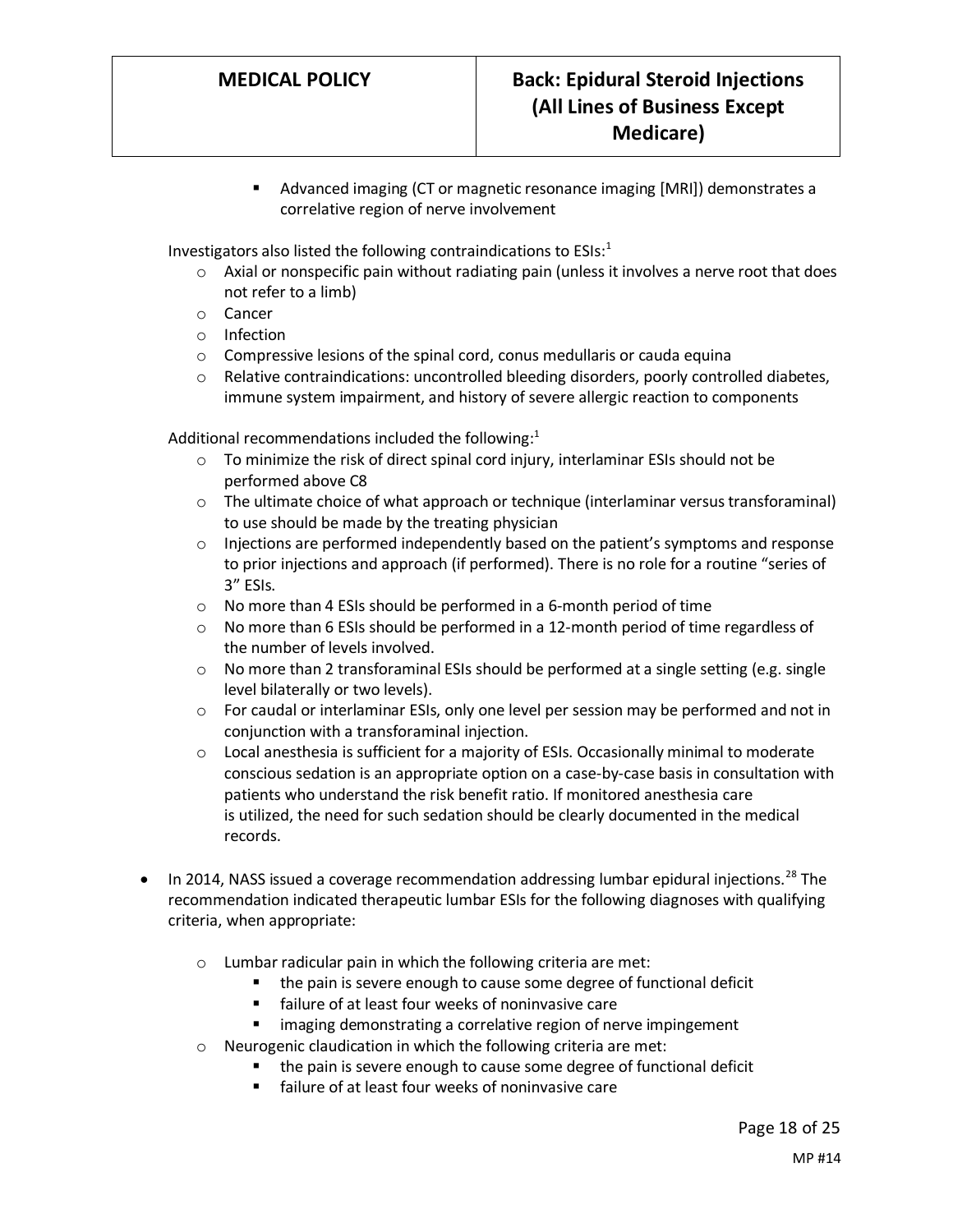- imaging demonstrating a correlative region of nerve impingement
- $\circ$  Low back pain without lower extremities symptoms ONLY in the following clinical scenarios:
	- High-level athletes during a competitive season
	- **•** Pregnant women with intractable low back pain unresponsive to other treatments
- $\circ$  NASS noted that exceptions to waiting 4 weeks should be reviewed on a case-by-case basis. Potential exceptions may include:
	- At least moderate pain with significant functional loss at work and/or home
	- Severe pain unresponsive to outpatient medical management
	- Inability to tolerate non-surgical, non-injection care due to co-existing medical condition(s) (e.g. cardiac disease)
	- Prior successful ESI for the same condition
- In 2014, NASS issued a coverage recommendation in which cervical ESI's were indicated for the treatment and/or evaluation of radiculopathy or radicular pain with a maximum of 4 diagnostic and/or therapeutic injections within a 6-month period.<sup>38</sup> NASS stated that injections should be performed with fluoroscopic or computed tomography (CT) image guidance. Cervical ESI's, either interlaminar or transforaminal, are indicated for the treatment of cervical radicular pain due to the following causes that meet the following criteria:
	- $\circ$  Cervical disc herniations, disc protrusions, disc bulges (e.g. disc osteophyte complexes), cervical spinal stenosis (central or foraminal stenosis) noted on an advanced imaging study (MRI or CT) that are consistent with and appear to be contributory to the patient's symptoms.
	- $\circ$  Failure of a course of supportive non-interventional care which can include observation, oral medications, physical therapy and/or activity modification
- In 2012, NASS issued an evidence-based clinical practice guideline addressing the diagnosis and treatment of lumbar disc herniation with radiculopathy.<sup>29</sup> NASS issued a grade "A" recommendation (i.e. good-quality evidence) for transforaminal ESI to provide short-term (2-4 weeks) pain relief in a proportion of patients with lumbar disc herniations with radiculopathy. Evidence was judged to be insufficient to recommend for or against the 12-month efficacy of transforaminal ESI. The body issued a grade "C" recommendation (poor-quality evidence) for interlaminar ESI in the treatment of patients with lumbar disc herniation with radiculopathy. Evidence was judged insufficient to recommend one injection approach over another (e.g. interlaminar, transforaminal, caudal).
- In 2011, NASS issued an evidence-based clinical practice guideline addressing the diagnosis and treatment of degenerative lumbar spinal stenosis.<sup>39</sup> NASS issued a grade "B" recommendation (fair-quality evidence) for interlaminar ESIs to provide short-term (two weeks to six months) symptom relief in patients with neurogenic claudication or radiculopathy. The body issued a grade "C" recommendation (poor-quality evidence) for a multiple injection regimen of radiographically-guided transforaminal or caudal ESI to produce medium-term (3-36 months)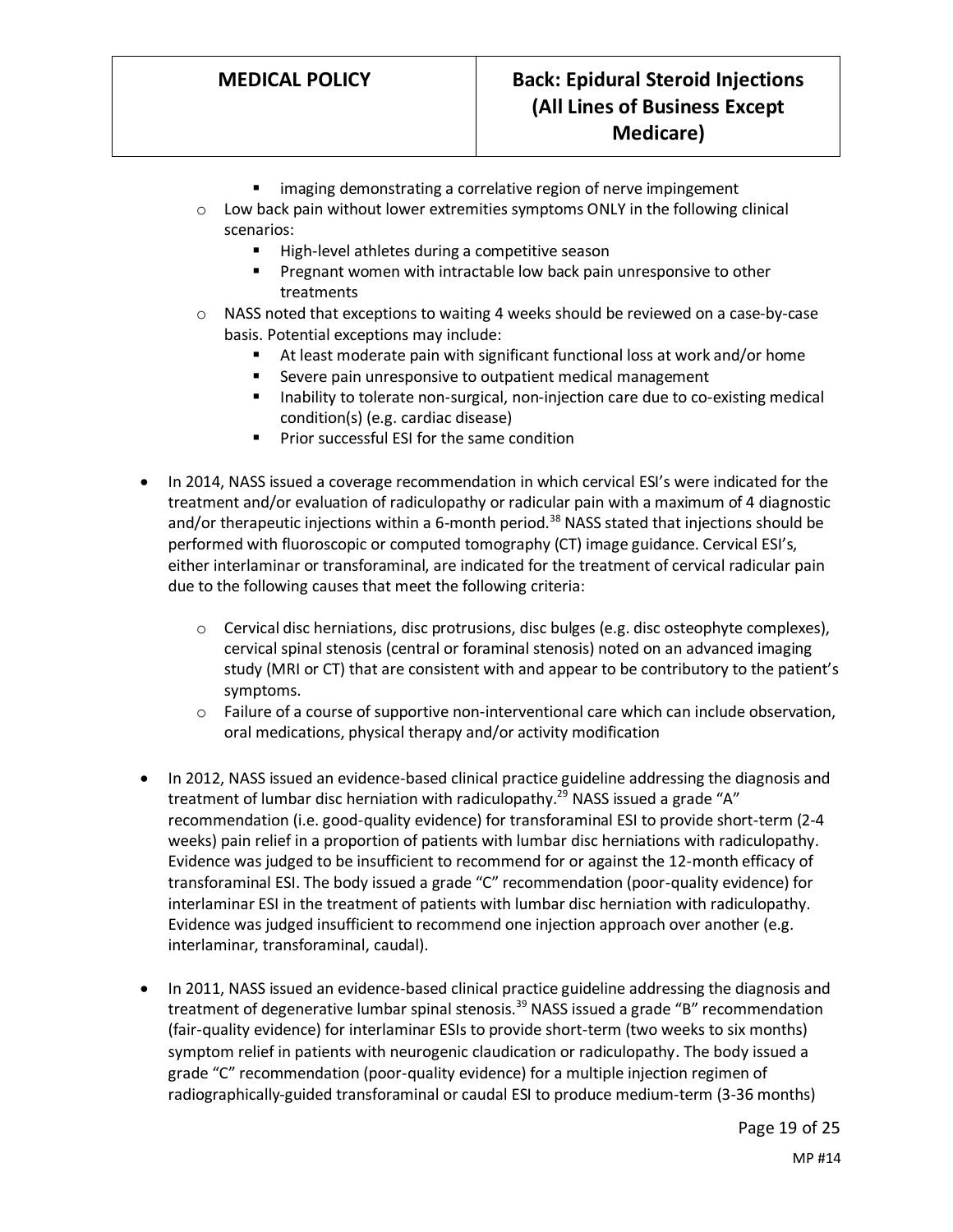pain relief in patients with radiculopathy or neurogenic intermittent claudication (NIC) from lumbar spinal stenosis.

• In 2010, NASS issued an evidence based clinical practice guideline addressing the diagnosis and treatment of cervical radiculopathy from degenerative disorders.<sup>40</sup> On the basis of poor quality evidence, NASS stated that transforaminal ESI using fluoroscopic or CT guidance may be considered as part of a treatment plan for patients with cervical radiculopathy from degenerative disorders.

### *Institute for Clinical Systems Improvement (ICSI)*

In 2018, ICSI issued a clinical practice guideline for adult acute and subacute low back pain.<sup>41</sup> On the basis of "moderate" quality evidence, the ISCSI issued a "strong recommendation" for epidural steroid injections as an adjunct treatment for acute and subacute low back pain with a radicular component to assist with pain relief.

#### Sciatica

#### *National Institute for Health and Care Excellence (NICE)*

In 2020, NICE issued a clinical practice guideline regarding the assessment and management of low back pain (LBP) and sciatica in adults.<sup>42</sup> The guideline recommended epidural injections of local anesthetic and steroid in people with acute and severe sciatica. NICE recommended against the use of epidural injections for neurogenic claudication in people who have central spinal canal stenosis.

#### Spinal Stenosis

#### *North American Spine Society (NASS)*

In 2011, NASS issued an evidence-based clinical practice guideline addressing the diagnosis and treatment of degenerative lumbar spinal stenosis.<sup>39</sup> The body issued a grade "C" recommendation (poor-quality evidence) for a multiple injection regimen of radiographically-guided transforaminal or caudal ESI to produce medium-term (3-36 months) pain relief in patients with neurogenic intermittent claudication (NIC) from lumbar spinal stenosis.

#### Low Back Pain without Radiculopathy

#### *Health Evidence Review Commission (HERC)*

In 2017, HERC issued a coverage guidance in which the body strongly recommended against epidural corticosteroid for coverage for the treatment of low back pain without radiculopathy (e.g. spinal stenosis, non-radicular pain); and a "weak" recommendation against epidural corticosteroid injections for coverage for the treatment of low-back with radiculopathy.<sup>43</sup>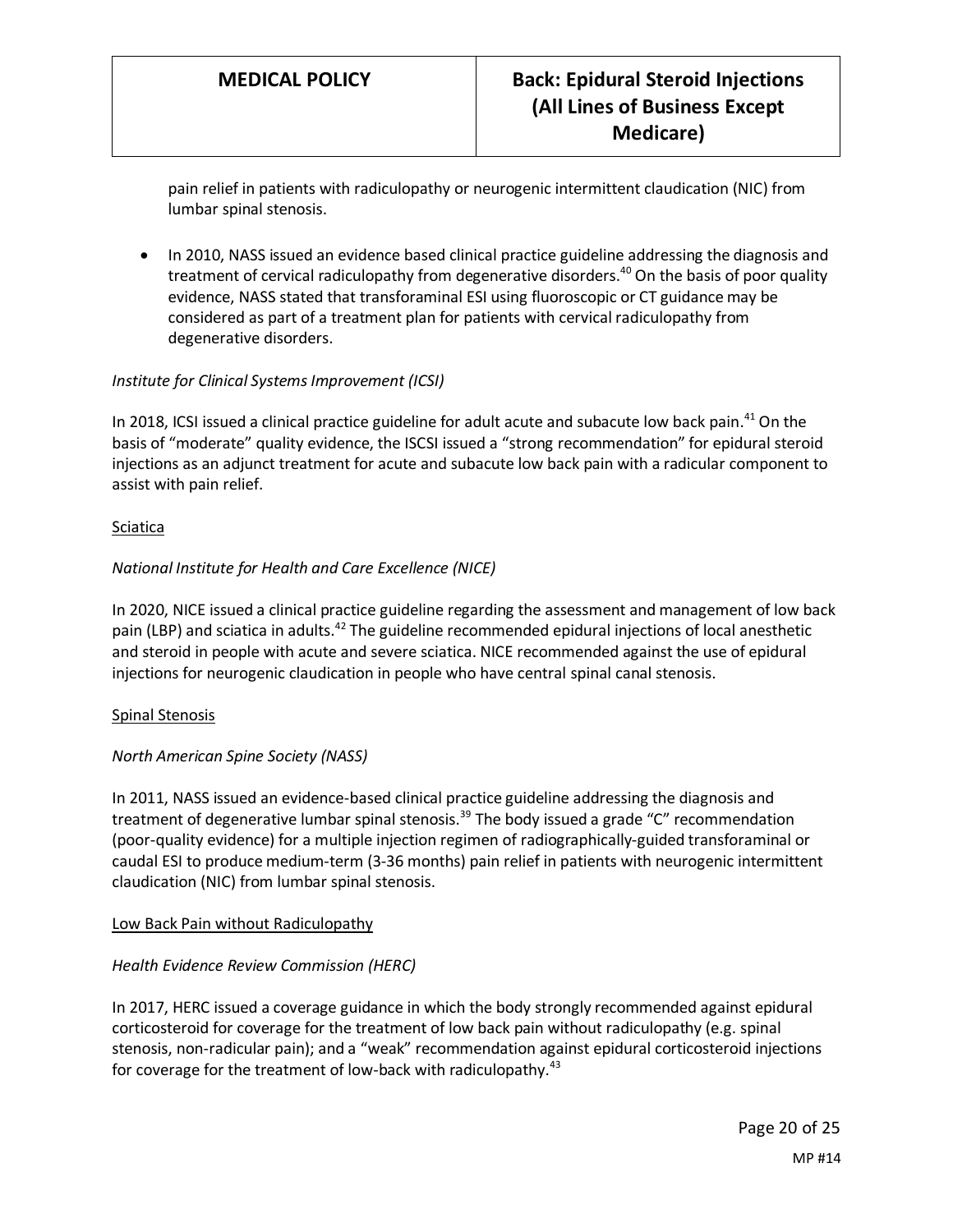### Other Indications

No clinical practice guidelines were identified addressing the use of ESI's for the treatment of postherpetic neuralgia, chemical radiculitis caused by annular tears, or post-operative pain from spinal fusion or discectomy/laminectomy.

## **POLICY SUMMARY**

Evidence is sufficient to support the short-term efficacy of epidural steroid injections (ESIs) as a treatment of a presumed radiculopathy. Evidence also demonstrates, however, that ESIs have no longterm efficacy. ESIs are widely considered standard of care treatment by professional societies. Large, randomized controlled trials are needed to further refine patient selection criteria and optimum treatment parameters (e.g. injection approach and regimen). Multiple clinical practice guidelines support the use of ESIs for short-term pain relief, but recommended against intermediate- or long-term use.

## **INSTRUCTIONS FOR USE**

Company Medical Policies serve as guidance for the administration of plan benefits. Medical policies do not constitute medical advice nor a guarantee of coverage. Company Medical Policies are reviewed annually and are based upon published, peer-reviewed scientific evidence and evidence-based clinical practice guidelines that are available as of the last policy update. The Companies reserve the right to determine the application of Medical Policies and make revisions to Medical Policies at any time. Providers will be given at least 60-days' notice of policy changes that are restrictive in nature.

The scope and availability of all plan benefits are determined in accordance with the applicable coverage agreement. Any conflict or variance between the terms of the coverage agreement and Company Medical Policy will be resolved in favor of the coverage agreement.

## **REGULATORY STATUS**

#### U.S. Food and Drug Administration (FDA)

Injectable corticosteroids (e.g., prednisone, dexamethasone) are approved by the FDA; however, the safety and effectiveness of corticosteroids for injection into the epidural space has not been established or approved by the FDA.

In April 2014, the FDA warned that injection of corticosteroids into the epidural space of the spine may result in rare but serious adverse events.<sup>44</sup> To raise awareness of the risks and in an ongoing effort to investigate this issue, the FDA convened an Advisory Committee meeting of external experts. The committee published "Safeguards to prevent neurologic complications after epidural steroid injections: consensus opinions from a multidisciplinary working group and national organizations."<sup>45</sup> This includes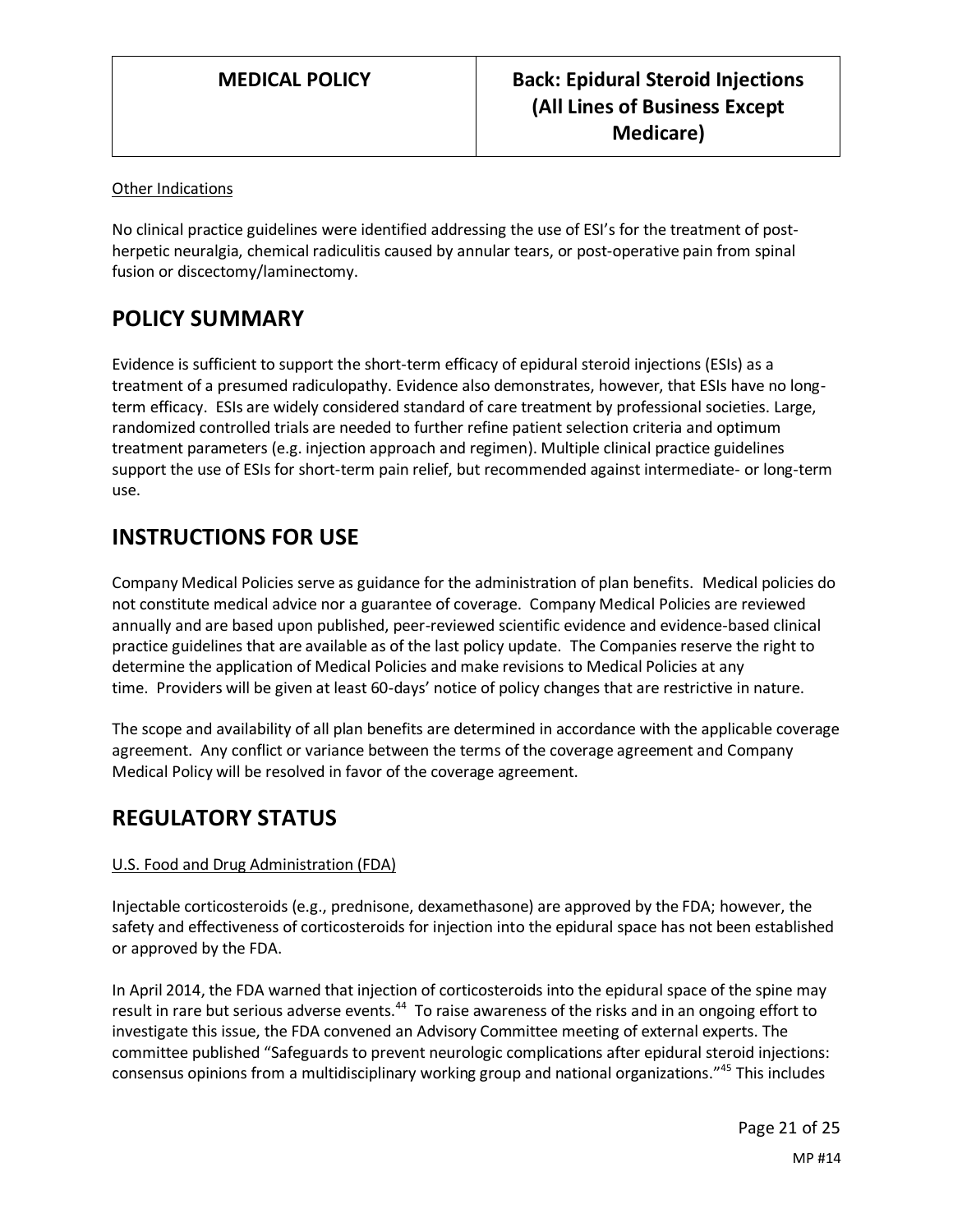17 statements and clinical considerations recommended and endorsed by the working group to prevent adverse events during ESI.

### Mental Health Parity Statement

Coverage decisions are made on the basis of individualized determinations of medical necessity and the experimental or investigational character of the treatment in the individual case. In cases where medical necessity is not established by policy for specific treatment modalities, evidence not previously considered regarding the efficacy of the modality that is presented shall be given consideration to determine if the policy represents current standards of care.

## **REFERENCES**

- 1. North American Spine Society. *Epidural Steroid Injections & Selective Spinal Nerve Blocks.* 2020.
- 2. Edemekong PF BD, Sukumaran S, et al.,. Activities of Daily Living (ADLs). [https://www.ncbi.nlm.nih.gov/books/NBK470404/.](https://www.ncbi.nlm.nih.gov/books/NBK470404/) Published 2020. Accessed 11/5/2021.
- 3. MacDermid JC, Walton DM, Avery S, et al. Measurement properties of the neck disability index: a systematic review. *Journal of orthopaedic & sports physical therapy.* 2009;39(5):400-417
- 4. Fairbank JC, Pynsent PB. The Oswestry disability index. *Spine.* 2000;25(22):2940-2953
- 5. North American Spine Society. Evidence-Based Clinical Guidelines for Multidisciplinary Spine Care: Diagnosis & Treatment of Low Back Pain. [https://www.spine.org/Portals/0/assets/downloads/ResearchClinicalCare/Guidelines/LowBackP](https://www.spine.org/Portals/0/assets/downloads/ResearchClinicalCare/Guidelines/LowBackPain.pdf) [ain.pdf.](https://www.spine.org/Portals/0/assets/downloads/ResearchClinicalCare/Guidelines/LowBackPain.pdf) Published 2020. Accessed 11/5/2021.
- 6. UpToDate. Subacute and chronic low back pain: Nonsurgical interventional treatment. [https://www.uptodate.com/contents/subacute-and-chronic-low-back-pain-nonsurgical](https://www.uptodate.com/contents/subacute-and-chronic-low-back-pain-nonsurgical-interventional-treatment?search=Epidural%20Steroid%20Injections&source=search_result&selectedTitle=1~36&usage_type=default&display_rank=1)[interventional](https://www.uptodate.com/contents/subacute-and-chronic-low-back-pain-nonsurgical-interventional-treatment?search=Epidural%20Steroid%20Injections&source=search_result&selectedTitle=1~36&usage_type=default&display_rank=1)[treatment?search=Epidural%20Steroid%20Injections&source=search\\_result&selectedTitle=1~36](https://www.uptodate.com/contents/subacute-and-chronic-low-back-pain-nonsurgical-interventional-treatment?search=Epidural%20Steroid%20Injections&source=search_result&selectedTitle=1~36&usage_type=default&display_rank=1)
- [&usage\\_type=default&display\\_rank=1.](https://www.uptodate.com/contents/subacute-and-chronic-low-back-pain-nonsurgical-interventional-treatment?search=Epidural%20Steroid%20Injections&source=search_result&selectedTitle=1~36&usage_type=default&display_rank=1) Published 2021. Accessed 11/5/2021. 7. UpToDate. Clinical features and diagnosis of cervical radiculopathy. [https://www.uptodate.com/contents/clinical-features-and-diagnosis-of-cervical](https://www.uptodate.com/contents/clinical-features-and-diagnosis-of-cervical-radiculopathy?search=Cervical%20radiculopathy&source=search_result&selectedTitle=1~38&usage_type=default&display_rank=1#H26%5C)[radiculopathy?search=Cervical%20radiculopathy&source=search\\_result&selectedTitle=1~38&us](https://www.uptodate.com/contents/clinical-features-and-diagnosis-of-cervical-radiculopathy?search=Cervical%20radiculopathy&source=search_result&selectedTitle=1~38&usage_type=default&display_rank=1#H26%5C) [age\\_type=default&display\\_rank=1#H26%5C.](https://www.uptodate.com/contents/clinical-features-and-diagnosis-of-cervical-radiculopathy?search=Cervical%20radiculopathy&source=search_result&selectedTitle=1~38&usage_type=default&display_rank=1#H26%5C) Published 2021. Accessed 11/5/2021.
- 8. Marshall LL, Trethewie ER, Curtain CC. Chemical radiculitis. A clinical, physiological and immunological study. *Clinical orthopaedics and related research.* 1977(129):61-67
- 9. Peng B, Wu W, Li Z, Guo J, Wang X. Chemical radiculitis. *Pain.* 2007;127(1-2):11-16
- 10. Hayes Inc. Epidural Steroid Injections for Cervical Radiculopathy. [https://evidence.hayesinc.com/report/dir.epidural2792.](https://evidence.hayesinc.com/report/dir.epidural2792) Published 2021. Accessed 11/5/2021.
- 11. Washington State Health Care Authority. Spinal Injections Re-review: Updated Final Evidence Report. [https://www.hca.wa.gov/assets/program/spinal\\_injections](https://www.hca.wa.gov/assets/program/spinal_injections-rr_final_report_021216%5B1%5D.pdf)[rr\\_final\\_report\\_021216%5B1%5D.pdf.](https://www.hca.wa.gov/assets/program/spinal_injections-rr_final_report_021216%5B1%5D.pdf) Published 2016. Accessed 11/5/2021.
- 12. Washington State Health Care Authority. Final Findings and Decision Spinal Injections. [https://www.hca.wa.gov/assets/program/spinal\\_injections](https://www.hca.wa.gov/assets/program/spinal_injections-rr_final_findings_decision_060216.pdf)[rr\\_final\\_findings\\_decision\\_060216.pdf.](https://www.hca.wa.gov/assets/program/spinal_injections-rr_final_findings_decision_060216.pdf) Published 2016. Accessed 11/5/2021.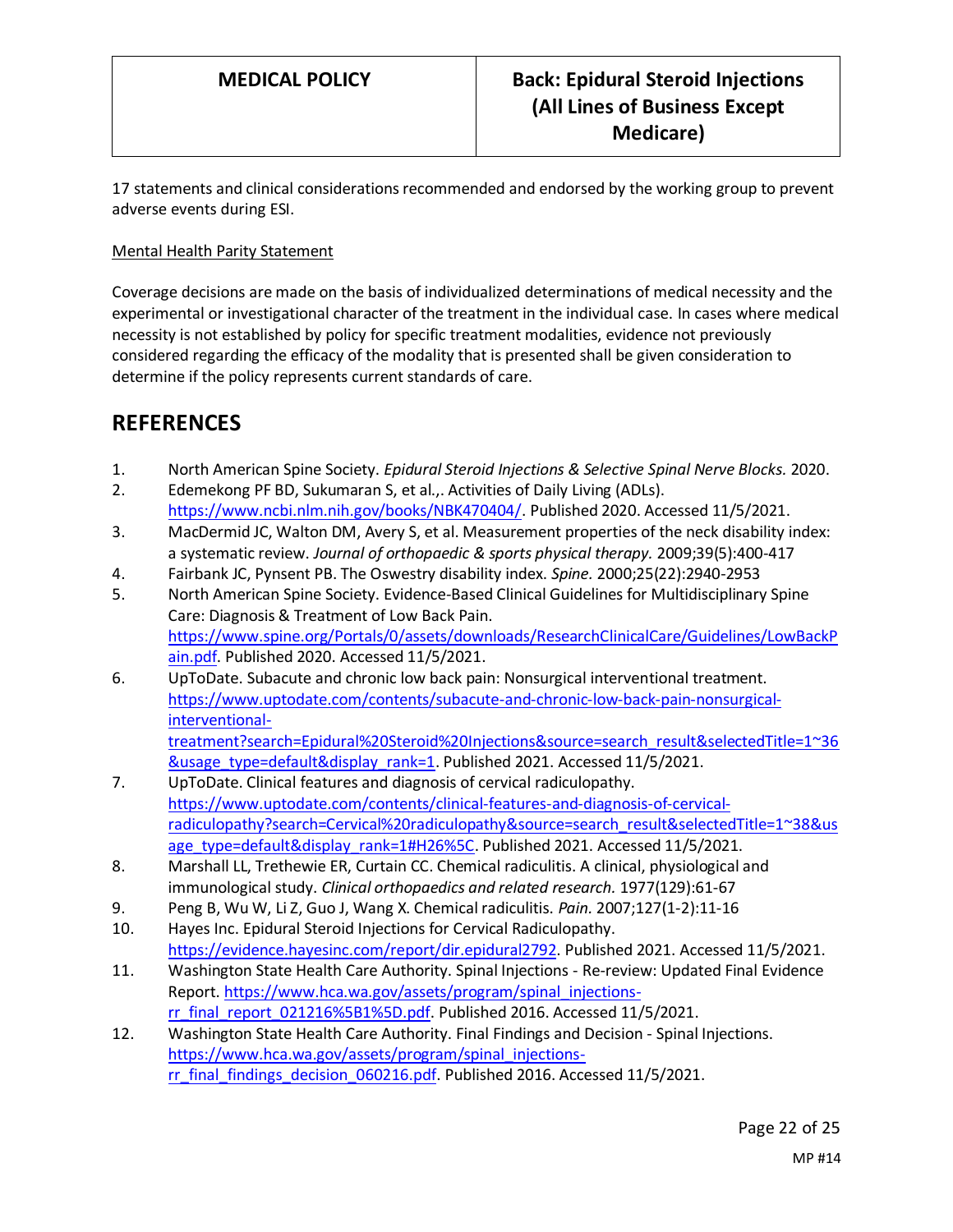- 13. Hayes Inc. Epidural Steroid Injections for the Treatment of Thoracic Spine Pain. [https://evidence.hayesinc.com/report/eer.epiduralsteroid4528.](https://evidence.hayesinc.com/report/eer.epiduralsteroid4528) Published 2021. Accessed 11/5/2021.
- 14. Watts R, Silagy C. A meta-analysis on the efficacy of epidural corticosteroids in the treatment of sciatica. *Anaesthesia and intensive care.* 1995;23(5):564-569
- 15. Carette S, Leclaire R, Marcoux S, et al. Epidural corticosteroid injections for sciatica due to herniated nucleus pulposus. *New England Journal of Medicine.* 1997;336(23):1634-1640
- 16. Rozenberg S, Dubourg G, Khalifa P, Paolozzi L, Maheu E, Ravaud P. Efficacy of epidural steroids in low back pain and sciatica. A critical appraisal by a French Task Force of randomized trials. Critical Analysis Group of the French Society for Rheumatology. *Revue du rhumatisme (English ed).* 1999;66(2):79-85
- 17. Koes BW, Scholten R, Mens JM, Bouter LM. Epidural steroid injections for low back pain and sciatica: an updated systematic review of randomized clinical trials. *Pain Digest.* 1999;9:241-247
- 18. Lee JH, Shin KH, Bahk SJ, et al. Comparison of clinical efficacy of transforaminal and caudal epidural steroid injection in lumbar and lumbosacral disc herniation: A systematic review and meta-analysis. *The spine journal : official journal of the North American Spine Society.*  2018;18(12):2343-2353
- 19. Liu J, Zhou H, Lu L, et al. The effectiveness of transforaminal versus caudal routes for epidural steroid injections in managing lumbosacral radicular pain: a systematic review and metaanalysis. *Medicine.* 2016;95(18)
- 20. Fujiwara A, Watanabe K, Hashizume K, Shinohara K, Kawaguchi M. Transforaminal vs Interlaminar Epidural Steroid Injection for Acute-Phase Shingles: A Randomized, Prospective Trial. *Pain physician.* 2018;21(4):373-382
- 21. Ni J, Wang X, Tang Y, Yang L, Zeng Y, Guo Y. Subcutaneous Injection of Triamcinolone and Lidocaine to Prevent Postherpetic Neuralgia. *Pain physician.* 2017;20(5):397-403
- 22. Agency for Healthcare Research and Quality. Pain Management Injection Therapies for Low Back Pain[. https://www.ncbi.nlm.nih.gov/books/NBK285206/pdf/Bookshelf\\_NBK285206.pdf.](https://www.ncbi.nlm.nih.gov/books/NBK285206/pdf/Bookshelf_NBK285206.pdf) Published 2015. Accessed 11/5/2021.
- 23. Gerling MC, Bortz C, Pierce KE, Lurie JD, Zhao W, Passias PG. Epidural Steroid Injections for Management of Degenerative Spondylolisthesis: Little Effect on Clinical Outcomes in Operatively and Nonoperatively Treated Patients. *JBJS.* 2020;102(15):1297-1304
- 24. Zaina F, Tomkins-Lane C, Carragee E, Negrini S. Surgical versus non-surgical treatment for lumbar spinal stenosis. *Cochrane Database of Systematic Reviews.* 2016(1)
- 25. Arirachakaran A, Siripaiboonkij M, Pairuchvej S, et al. Comparative outcomes of epidural steroids versus placebo after lumbar discectomy in lumbar disc herniation: a systematic review and meta-analysis of randomized controlled trials. *European journal of orthopaedic surgery & traumatology : orthopedie traumatologie.* 2018;28(8):1589-1599
- 26. Wilson-Smith A, Chang N, Lu VM, et al. Epidural Steroids at Closure After Microdiscectomy/Laminectomy for Reduction of Postoperative Analgesia: Systematic Review and Meta-Analysis. *World neurosurgery.* 2018;110:e212-e221
- 27. Keorochana G, Pairuchvej S, Setrkraising K, Arirachakaran A, Kongtharvonskul J. Comparative Outcomes of Perioperative Epidural Steroids After Percutaneous Endoscopic Lumbar Discectomy for Lumbar Disc Herniation: A Randomized Placebo-Controlled Trial. *World neurosurgery.*  2018;119:e244-e249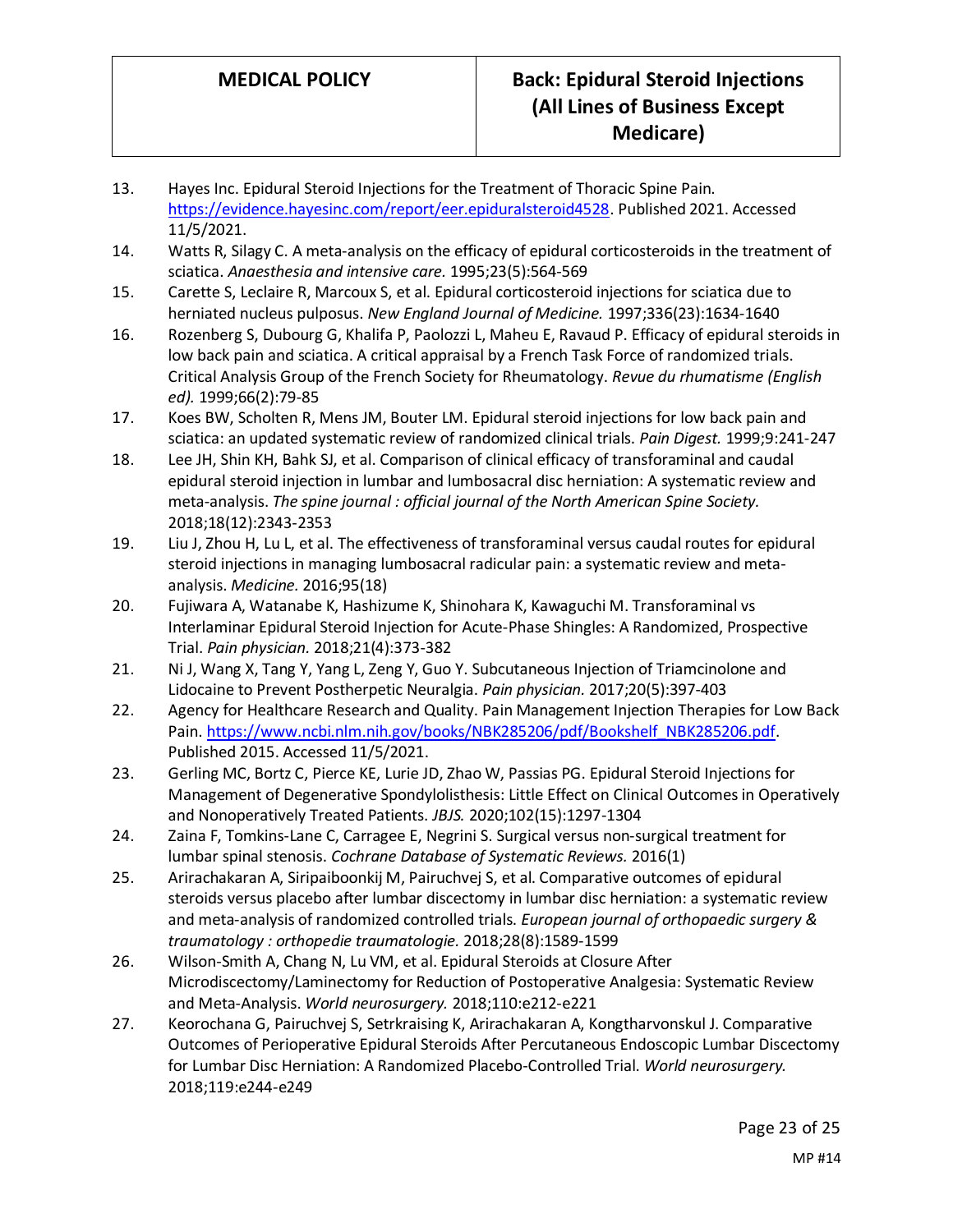- 28. North American Spine Society. *Coverage Policy Recommendations - Lumbar Epidural Injections.*  2014.
- 29. North American Spine Society. *Clinical Guidelines for Diagnosis and Treatment of Lumbar Disc Herniation with Radiculopathy.* 2012.
- 30. Department of Veterans Affairs/ Depatment of Defense. Clinical Practice Guideline for Diagnosis and Treatment of Low Back Pain.

[https://www.healthquality.va.gov/guidelines/Pain/lbp/VADoDLBPCPG092917.pdf.](https://www.healthquality.va.gov/guidelines/Pain/lbp/VADoDLBPCPG092917.pdf) Published 2017. Accessed 11/5/2021.

- 31. Childress MA, Becker BA. Nonoperative management of cervical radiculopathy. *Am Fam Physician.* 2016;93(9):746-754
- 32. Colorado Division of Workers' Compensation. *Low Back Pain Medical Treatment Guidelines.* Agency for Health Care Research and Quality: National Guideline Clearinghouse;2014.
- 33. Colorado Division of Workers' Compensation. Cervical Spine Injury Medical Treatment Guidelines[. https://www.colorado.gov/pacific/sites/default/files/MTG\\_Ex8\\_CSI.pdf.](https://www.colorado.gov/pacific/sites/default/files/MTG_Ex8_CSI.pdf) Published 2014. Accessed 11/5/2021.
- 34. Manchikanti L, Knezevic NN, Navani A, et al. Epidural Interventions in the Management of Chronic Spinal Pain: American Society of Interventional Pain Physicians (ASIPP) Comprehensive Evidence-Based Guidelines. *Pain physician.* 2021:S27-S208
- 35. Manchikanti L, Abdi S, Atluri S, et al. An update of comprehensive evidence-based guidelines for interventional techniques in chronic spinal pain. Part II: guidance and recommendations. *Pain physician.* 2013;16(2 Suppl):S49-283
- 36. American Society of Anesthesiologists Task Force on Chronic Pain Management. Practice guidelines for chronic pain management: an updated report by the American Society of Anesthesiologists Task Force on Chronic Pain Management and the American Society of Regional Anesthesia and Pain Medicine. *Anesthesiology.* 2010;112(4):810
- 37. Armon C, Argoff CE, Samuels J, Backonja M-M. Assessment: use of epidural steroid injections to treat radicular lumbosacral pain: report of the Therapeutics and Technology Assessment Subcommittee of the American Academy of Neurology. *Neurology.* 2007;68(10):723-729
- 38. North American Spine Society. *Coverage Policy Recommendations: Cervical Epidural Injections and Diagnostic Spinal Nerve Blocks.* 2014.
- 39. North American Spine Society. *Diagnosis and Treatment of Degenerative Lumbar Spinal Stenosis.*  2011.
- 40. North American Spine Society. *Diagnosis and Treatment of Cervical Radiculopathy from Degenerative Disorders.* 2010.
- 41. Institute for Clinical Systems Improvement. Adult Acute and Subacute Low Back Pain. [https://www.icsi.org/wp-content/uploads/2019/08/March-2018-LBP-Interactive2.pdf.](https://www.icsi.org/wp-content/uploads/2019/08/March-2018-LBP-Interactive2.pdf) Published 2018. Accessed 11/5/2021.
- 42. National Institute for Health and Care Excellence (NICE). Low back pain and sciatica in over 16s: assessment and management[. https://www.nice.org.uk/guidance/ng59.](https://www.nice.org.uk/guidance/ng59) Published 2020. Accessed 11/5/2021.
- 43. Health Evidence Review Commission (HERC). Coverage Guidance: Low Back Pain Corticosteroid Injections[. https://www.oregon.gov/oha/HPA/DSI-](https://www.oregon.gov/oha/HPA/DSI-HERC/EvidenceBasedReports/Coverage%20Guidance%20-%20Low%20back%20pain-Corticosteroid%20Injections.pdf)[HERC/EvidenceBasedReports/Coverage%20Guidance%20-%20Low%20back%20pain-](https://www.oregon.gov/oha/HPA/DSI-HERC/EvidenceBasedReports/Coverage%20Guidance%20-%20Low%20back%20pain-Corticosteroid%20Injections.pdf)[Corticosteroid%20Injections.pdf.](https://www.oregon.gov/oha/HPA/DSI-HERC/EvidenceBasedReports/Coverage%20Guidance%20-%20Low%20back%20pain-Corticosteroid%20Injections.pdf) Published 2017. Accessed 11/5/2021.